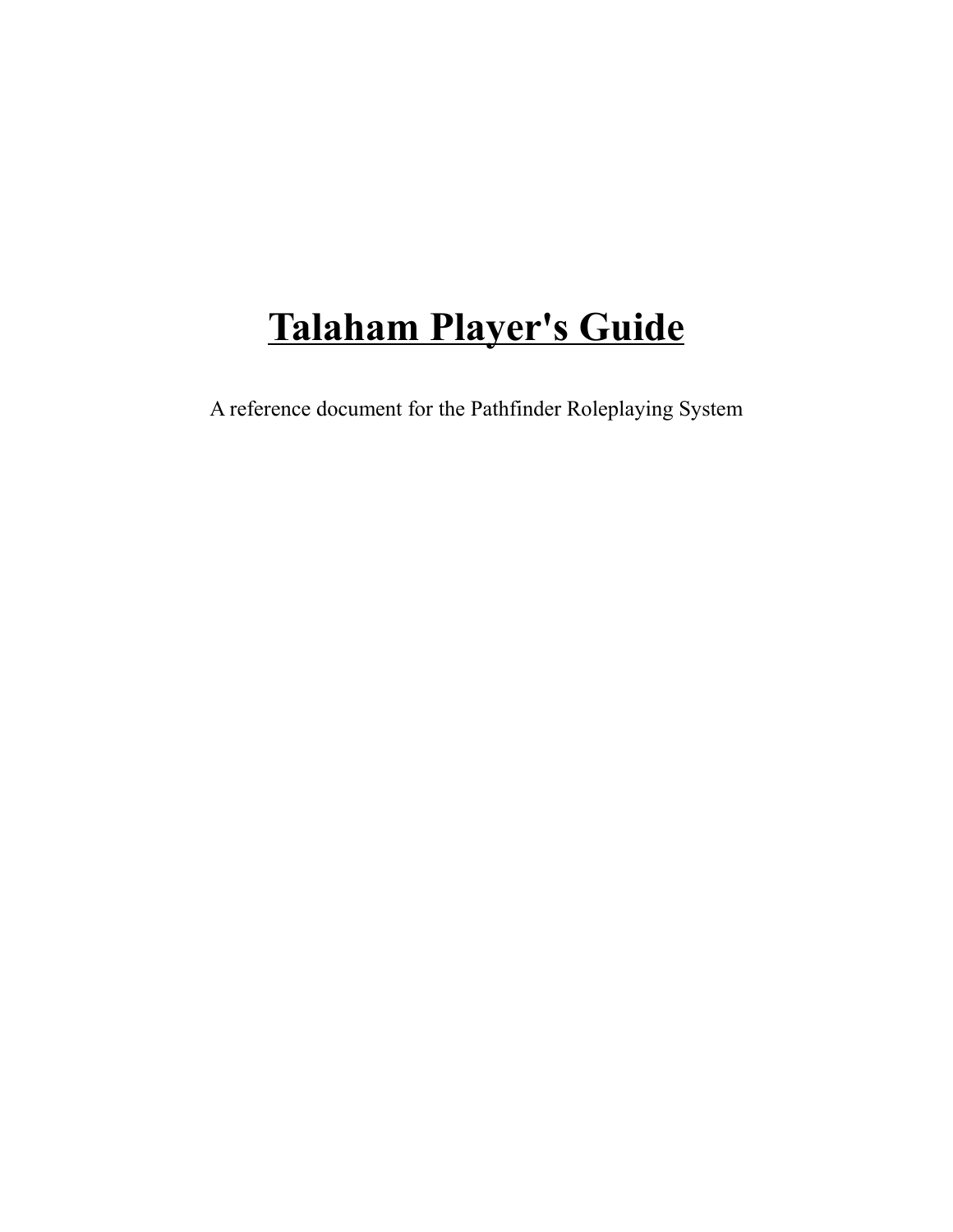#### Introduction

Ballads speak of the lost land of Elir, where wishes and desires could shape reality and the forest stretched unchanging and eternal from horizon to horizon. Erunach, the silver Tree of Stars, grew here in a timeless summer. This was the home of fair Eiona, first born of the unicorns, mother of the gods - a creature who was both immortal and yet had a mortal's yearnings. For a time, Eiona was content. But with a mortal's sense of the passage of time, loneliness slowly crept upon her and gave way to despair. At last, Eiona rejected the mortality that tormented her so and flung herself into the sea. That was the beginning of the fabled land known today as Talaham.

Talaham is a continent enchanted. Lost somewhere in the vast Ocean of Mist, its people are a mix of mortal races native to the realm of flesh and blood but also immigrants from elsewhere. For the same act that created the mortal and changing world also created an unchanging immortal realm said to lie "on the other side of the mirror." A realm entwined with Talaham where gods and monsters and the spirits of the dead form their own strange kingdoms, called the Plane of Faerie.

#### Welcome to Talaham

Talaham is a land of living legends. Here you will find horses who speak to their riders, a lake guarded by elves that contains slumbering dragons beneath its dark waters, a kingdom where music and song are as valuable as gold coins, and another where warrior clans march into battle to the call of bagpipes.

Fey creatures lie at the heart of Talaham's culture. Their presence has shaped its history since prehistoric times. Today's races and kingdoms owe their existence to the interactions between mortal and fey. Every kingdom has a different relationship to the fey. Aralynne has a formal alliance with the Seelie Courts and serves as the homeland for a race of mortals who share human and fey parents. Bonalbrun views fey creatures as invaders in a land that rightfully belongs to those born there and hunts down any fey incursions with cold iron and ruthless ferocity. Cyrthraia chronicles the lost wisdom of dragons and explores the borders between Faerie and the mortal realm from its elven monasteries. Mhorvian deliberately destroys those borders and embraces the savage power of the Unseelie Wilds with wild abandon. Innelan Mathavon is ruled by an enchantress who's very authority as a ruler draws upon the arcane secrets of Faerie, while Galadir schemes to grow ever richer off of partnerships between mortal merchants and fey investors.

The fey and their plane represent Talaham's past. But change is slowly creeping over the enchanted continent. The dragons are no more, slain upon the swords of human heroes. The golden age of the elven empire is a fading memory. The power of the gods and their servants is rising to eclipse the ancient authority of druids and witches. Arcane magic is being codified into a form of study called wizardry that will one day make it accessible to anyone with the intelligence to learn it. In another century, the fey may find their traditional relationships with mortals cast aside, and Talaham may find itself facing a tempest of supernatural wrath.

#### Inspiration

The Talaham setting draws heavily upon the myths and legends of the Celtic peoples for inspiration. Talaham's history, cultures, gods and geography all have their starting point in this rich tapestry of ancient stories. This was done in an attempt to preserve the 'mythic' feel of a true high fantasy setting, so that the actions of your characters and the choices they make take on a larger and more symbolic significance that the average dungeon crawl.

Because this is a true high fantasy campaign setting, your character may one day become the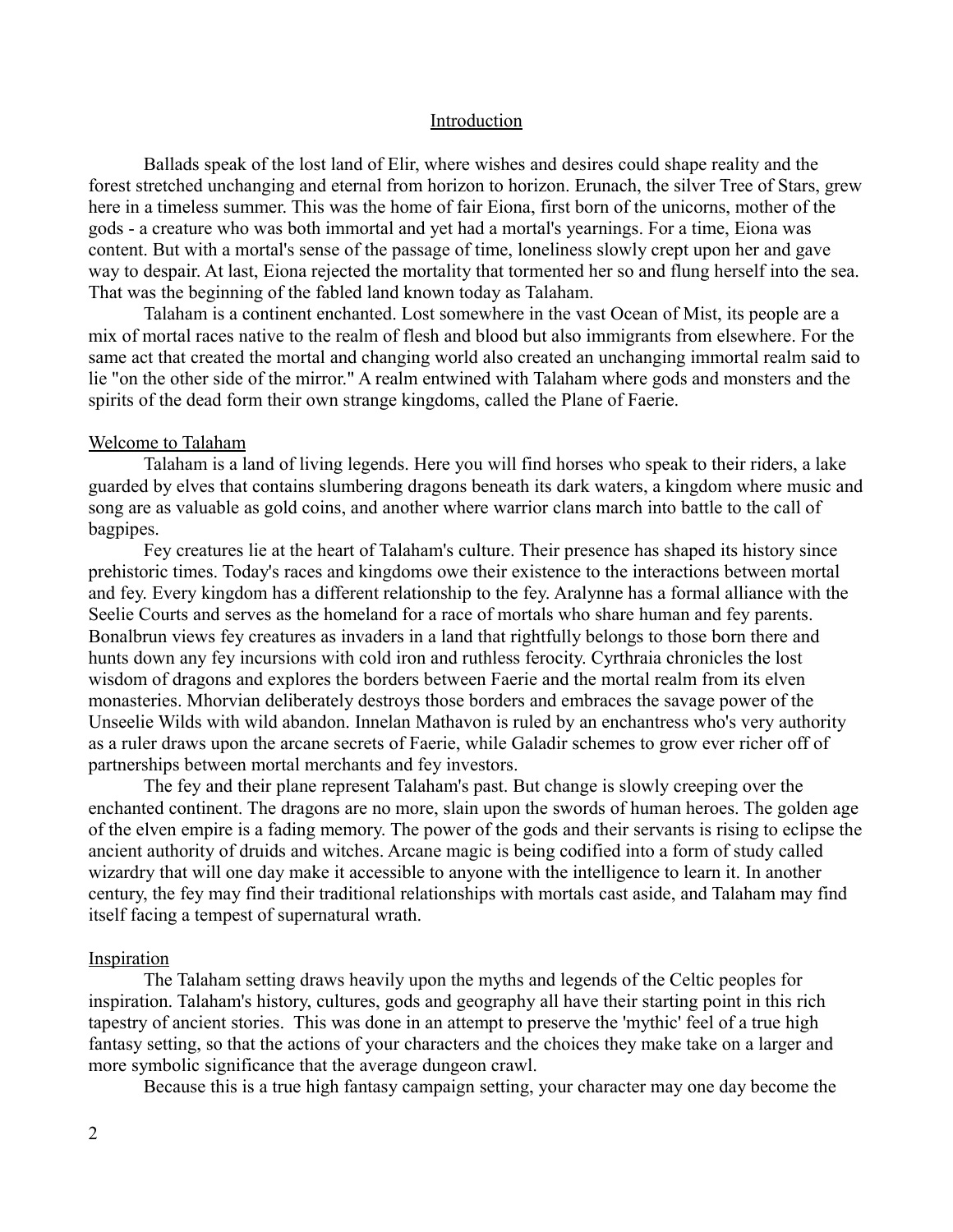stuff of legends herself, inspiring whole future generations to take up the cause of goodness and nobility, and I encourage you to think of your character in this way from 1st level. If you've ever wanted to know what it would feel like to be Beowulf as he faced down Grendel, or King Arthur as he drew the sword from the stone, or Robin Hood fighting to free the land from tyranny and save his true love, then Talaham is the realm for you.

In addition to high fantasy literature and Celtic mythology, the Talaham setting also takes inspiration from the unique symbolic logic of classic fairy tales. By "fairy tales," I do not mean those reinterpreted by Disney, but to the original stories upon which those movies are based. These include both the Victorian-ized Grimm's fairy tales familiar to most in the Western world and also their darker and edgier predecessors. This sometimes makes the setting diverge from a strictly Celtic cultural motif, but in doing so helps to create a richer world that I hope you will enjoy losing yourself in with your party and your GM.

Specific sources of inspiration that can help you to get into the spirit and mood of the setting include:

#### Literature

Blood and Iron by Elizabeth Bear The Chronicles of Narnia by C.S. Lewis The Chronicles of Pyrdain by Lloyd Alexander The Dark is Rising sequence by Susan Cooper Grimm's Fairy Tales Ivanhoe by Sir Walter Scott The Merry Adventures of Robin Hood by Howard Pyle or the retelling by Roger Lancelyn Green The Hobbit by J.R.R. Tolkien The Once and Future King by T.H. White

Film

*Braveheart* dir. Mel Gibson. Starring Mel Gibson, Patrick McGoohan, and Sophie Marceau *Camelot* (TV Mini-Series) Starring Joseph Fiennes, Jamie Campbell Bower, and Tamsin Egerton. *Dragonheart* dir. Robert Cohen, starring Dennis Quaid and Sean Connery *First Knight* dir. Jerry Zucker, starring Richard Gere, Julia Ormond, and Sean Connery *Kingdom of Heaven* dir. Ridley Scott, starring Orlando Bloom, Liam Neeson, and Eva Green. *The Last Unicorn* dir. Jules Bass and Arthur Rankin Jr. Starring Jeff Bridges and Mia Farrow *The Mists of Avalon* (TV Mini-Series) dir. Uli Edel. Starring Anjelica Hutson, Julianna Marguiles, and Joan Allen. *Rob Roy* dir. Michael Caton-Jones. Starring Liam Neeson, Jessica Lange and John Hurt.

*The Spiderwick Chronicles* dir. Mark Walters, starring Freddie Highmore and David Strathairn

#### Poetry and Music

*The Ballad of Tam Lin,* traditional. Recommended versions by Fairport Convention and Steeleye Span Altan Angels of Venice Blackmore's Night The Chieftains Enya Faun Loreena McKennitt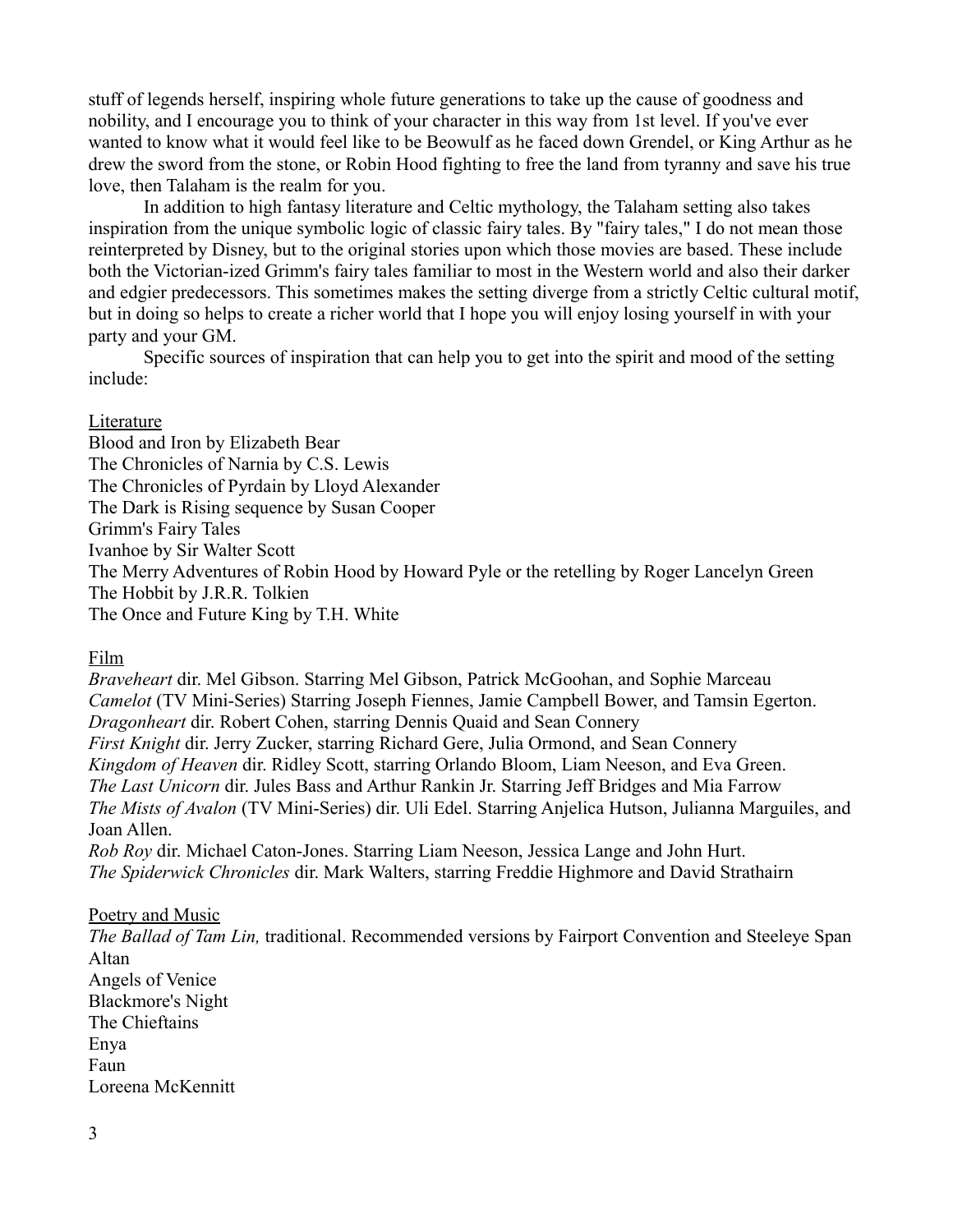Medieval Baebes *Swan Lake,* Pyotr Illych Tchaikovsky *Tristan and Isolde*, Richard Wagner *Riverdance* and *The Lord of the Dance*, Bill Whelan The works of William Butler Yeats and Lord Alfred Tennyson, especially "The Lady of Shalott."

#### A Brief Overview

This short overview of the setting is intended to help orient you in preparation for character creation, so that you have a good idea about what Talaham offers and what might not be appropriate to play.

**Talaham At a Glance:** The continent of Talaham lies within the Ocean of Mists. Its climate is generally cool and temperate, largely dominated by forests, swamps, and grassland with two major mountain ranges. There are six major kingdoms with their own distinct culture and racial makeup. *Aralynne:* Northwest kingdom known for its music and artisans. It has the strongest connection to the sidhe race and to the Seelie Courts of Faerie.

*Bonalbrun:* Northernmost kingdom subdivided into a southern mountain valley and a northern highland region, dominated by war-like human clans. It boasts the largest concentration of warriors and barbarians.

*Cyrthraia:* Western coastal kingdom of the elves. The core of a former empire that dominated most of Talaham, Cyrthraia is known for its mighty castles, ancient knightly traditions and draconic lore. *Galadir:* Southernmost kingdom of humans and gnomes. Mostly warm sunny grasslands, it is both Talaham's breadbasket and the source of its finest horses. An urbanized, highly cultured kingdom of merchants.

*Inellan Mathavon:* The human homeland, an island kingdom that lies within Selchie Bay. Ruled by a mysterious and powerful enchantress and known for both its maritime trade and piracy. Located just west of Aralynne.

*Mhorvian:* Easternmost kingdom made up of primal chiefdoms ruled over by druids. A dark and dangerous wilderness haunted by nightmarish denizens of the Unseelie Wilds whom the savage humans worship and revere.

## **A Brief History**

Talaham's prehistory was dominated by the discovery of the Plane of Faerie by half elf explorers. When the two planes joined, fey races immigrated to settle in the mortal realm and Talaham's intimate relations with the fey began to form. Talaham's first major civilization was the Nemetanen Empire that rose out of the Galadrin region to conquer almost all of Talaham. This was later supplanted by the birth of the elven Pyraion royal line who established the High Kingdom, which absorbed the declining Nemetanen Empire and brought about what is considered Talaham's golden age. Mhorvian treachery and internal political conflicts eventually brought about the destruction of the High Kingdom some 200 years ago. The Elven War that followed was partially an elven civil war and partly a war between elves and humans for independence. It was during the Elven War that the last of the true dragons was slain by human mercenaries. The modern era begins with the signing of the Clanshed Compact by the last true Pyraion queen, which formally disbanded the High Kingdom, establishing the realms of Cyrthraia, Aralynne, and Galadir.

Talaham today is a continent of smaller independent kingdoms seeking to establish a new relationship with each other that is largely peaceful. However, the schemes and treachery of evil lurking in the shadows threatens to plunge Talaham back into the chaos of war. At the same time, new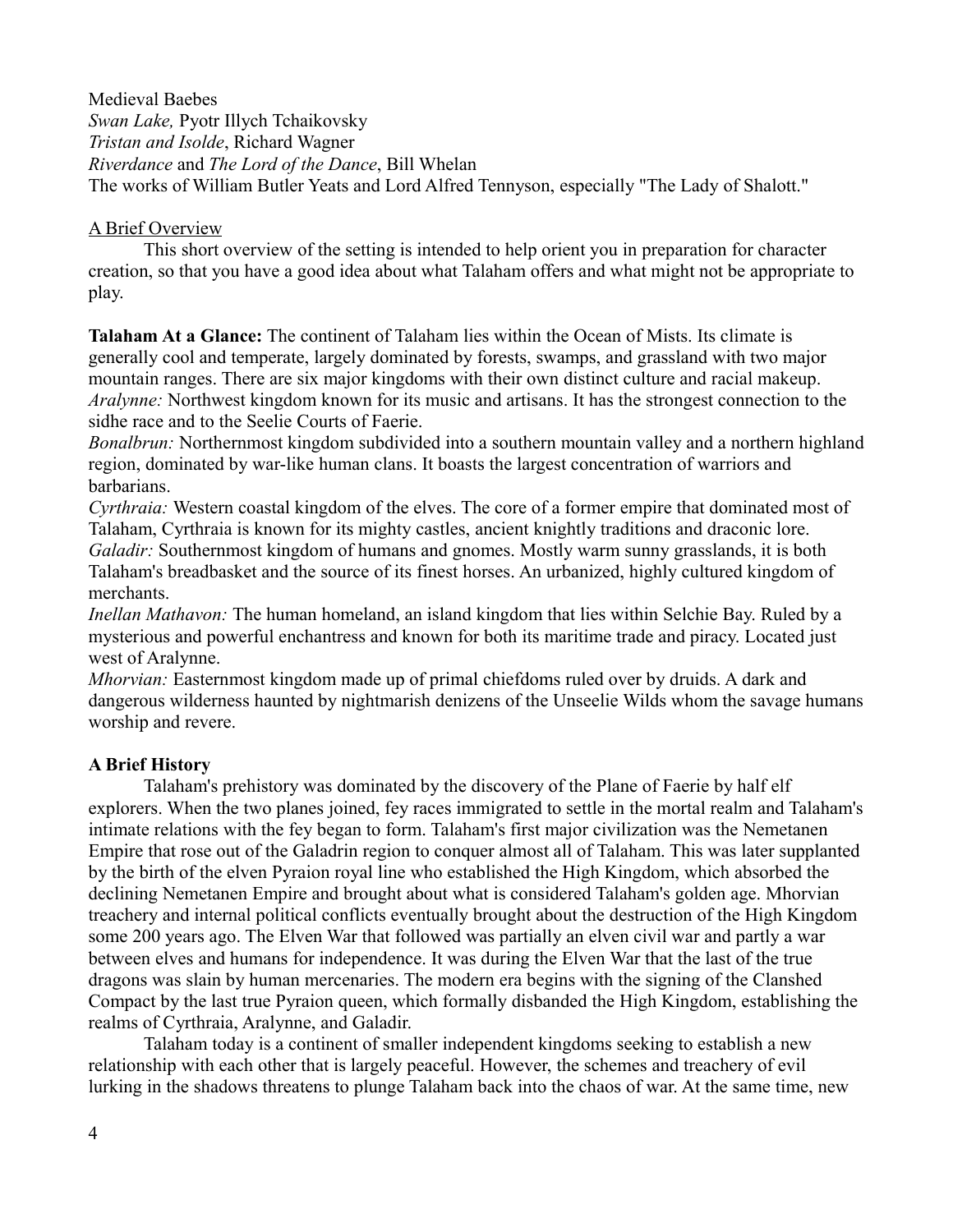developments in magical study promise a future where one need not be born into magic, but where magic can be a talent and a trade like any other.

#### **Talaham and the Plane of Faerie**

The Enchanted Continent would not be what it is without Faerie. The Plane of Faerie is an amalgam of what is usually a number of different planes in other settings. It is the plane of immortals, in contrast to the mortal, material plane of races like humans and elves. Its denizens include all fey creatures to be found in the Pathfinder monster manuals as well as any number of powerfully magical and unusual creatures such as elementals, magical beasts, or monstrous humanoids. It is also the plane where the gods make their home, the plane from which mortals obtain their dreams every night, and contains the mortal afterlife. While it is by nature a chaotic, ever-shifting plane, it does follow its own consistent logic. It is subdivided into the more civilized Seelie Courts and the savage Unseelie Wilds. These two regions serve to counterbalance each other. They represent Faerie's two equal extremes as a land of both dreams and nightmares.

Mortals can enter the Plane of Faerie by finding a "trod," a natural gateway between one plane and the other. The most well-known trods are quite large - sometimes as big as an entire forest - and very old. Many more trods exist which are much smaller and more fickle - opening and closing depending on what conditions are met. For example, a trod might form where a circle of mushrooms sprout in a farmer's field, only to vanish if the mushrooms are picked.

There is no single attitude toward Faerie or its denizens. Some mortals are fascinated by the fey, others are terrified and repulsed. Some view the fey as messengers of the gods, others as their enemies. The fey are neither universally good or evil. In fact, it is more helpful to view them along a "lawful vs chaotic" continuum than by a traditional good vs evil dichotomy.

#### **Talahamese Culture**

When considering what sort of character you might want to play, bear these general facts in mind:

1) Talaham exists at an Iron Age level of technology, equivalent to Europe circa 600 CE. As such, certain items found in the standard Pathfinder setting have not yet been invented. Notable examples include wizardry, the printing press, the crossbow, and gunpowder. Complex mechanical devices such as astrolabes or spyglasses will also be extremely rare to non-existent. Expect even major highways to be made of nothing more than packed earth. The population is also much lower, with true cities few and far between. The majority of the continent is still untamed wilderness. A party who finds itself in need of a place to stay or in major trouble while traveling will often have to live off the land and fend for themselves.

2) The Talaham setting includes a Medieval political structure more in keeping with historical fact than fantasy literature. The vast majority of the continent's population are commoners, little more than peasants who work the land on subsistence farms with tithes paid to a local lord in exchange for military protection. There is no middle class to speak of. Merchants and artisans are either talented commoners who live in cities or low-level aristocracy who cater to high born clientele. It is only possible to move up in station through marriage or patronage to one of higher social and political station. At 1st-2nd level, a party of adventurers are still considered commoners, but by 3rd level are already considered lords in their own right and will be treated as such, especially as their reputation grows. Another fact to keep in mind is that the concept of a nation state has not yet been created. The average person considers himself a member of a specific family first, and a citizen of a specific village or city next. There are no national symbols or flags. Individual powerful lords and monarchs all have their own coat of arms to identify themselves. Those who bear such an emblem will be assumed to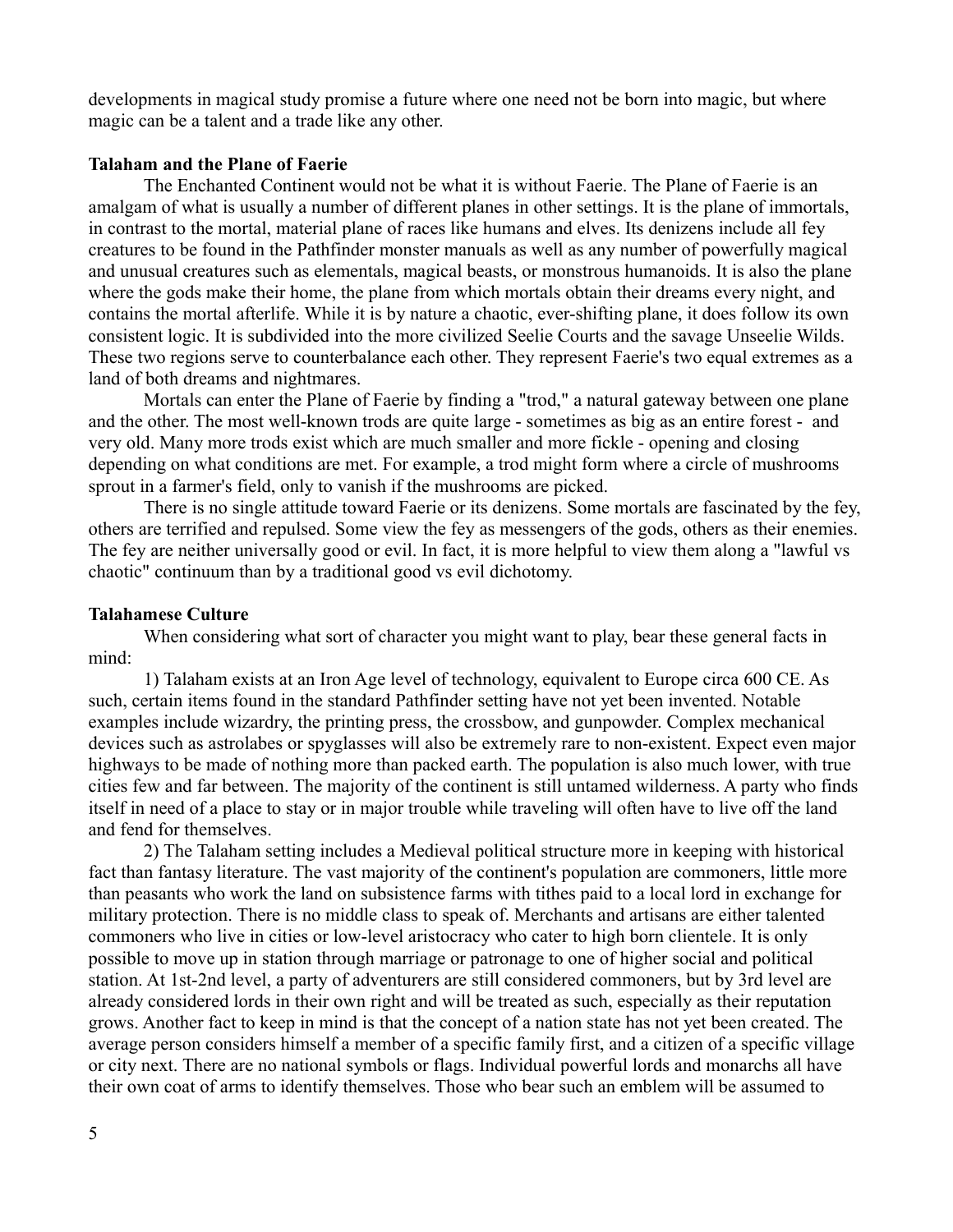either be a member of the lord's own family or acting on his behalf.

3) Talaham's most common landscape is cool forest. Like ancient Europe, forests cover thousands of square miles of the Enchanted Continent. While Talaham's forests can vary considerably from northern Bonalbrun to southern Galadir, it is well worth your while to consider the fact that your character will likely be spending a good deal of time in woodland environments.

4) Remember Talaham's Celtic cultural influences. Talaham's culture places a special emphasis on the arts as a virtue. Music is especially important. Since the common folk are illiterate, they obtain their learning and keep their history through songs and ballads.

Besides the importance of music, you should also expect to find a boisterous and healthy sense of humor prevalent in most places. Hospitality to strangers is often akin to a point of honor, and a potential host will feel insulted of an adventuring party turns them down, no matter how polite they are.

Finally, the idea of a heroic adventurer as a "lone wolf," without any ties to a family or a lord to whom he answers, is a foreign concept on Talaham. Talahamese look upon their family ties as their greatest source of strength. A man is defined by his family first and his individual deeds second. Any fortune that befalls him is reflected back upon his kin, and any crimes he commits will reflect badly upon his parents, siblings, spouse, and children. In Celtic lore, the family bond can also be a source of magical power, such as the special bond shared by twins or the mystical seventh son of a seventh son. What does this mean for players? Every player should consider what sort of family ties he wishes to have. Unlike in many Pathfinder campaigns, in a Talaham campaign it is entirely possible for your character to be married, or to have siblings who may themselves be adventurers. If you honestly want to play a character who is a loner, then consider including a patron lord as a part of your backstory someone who either trained you or whom you serve - from whom you can obtain money and supplies.

The Talaham campaign setting includes a wealth of campaign traits that will assist you in giving your character a definite place within the tapestry of Talahemese society. Consult your GM for a list of these campaign traits.

#### Races of Talaham

Three races - humans, elves, and their half-elven kin - are native to Talaham. This gives them a special relationship and a shared history together. It also means they are the most numerous and politically powerful.

Since the ancient joining of Faerie with the mortal realm, other races have permanently crossed the border to settle in the lands of humans and elves. Today, the three native races share their home with unscrupulous goblins, regal sidhe, mischievous pucas, noble Animal Folk and incorrigible gnomes. Their kind can be found in every kingdom of Talaham, but each of the fey races has higher populations in those regions that first welcomed them. Over the centuries, the long interaction of mortal and fey races has blended once-separate cultures into a new and unique fusion, making the mannerisms and attitudes of each race very different from one kingdom to the next.

**Humans:** Also known as the Children of Lughenos. The human clans of the ancient past have now solidified into formal kingdoms, each with its own relationship to Faerie. Humans are renowned for their mastery of metal and feared for their discovery of cold iron. Humans use the racial statistics found in the *Pathfinder Core Rulebook*.

Racial Variants: Players who wish to make use of the variant racial options found in the *Advanced Race Guide* are restricted to character origins from specific regions: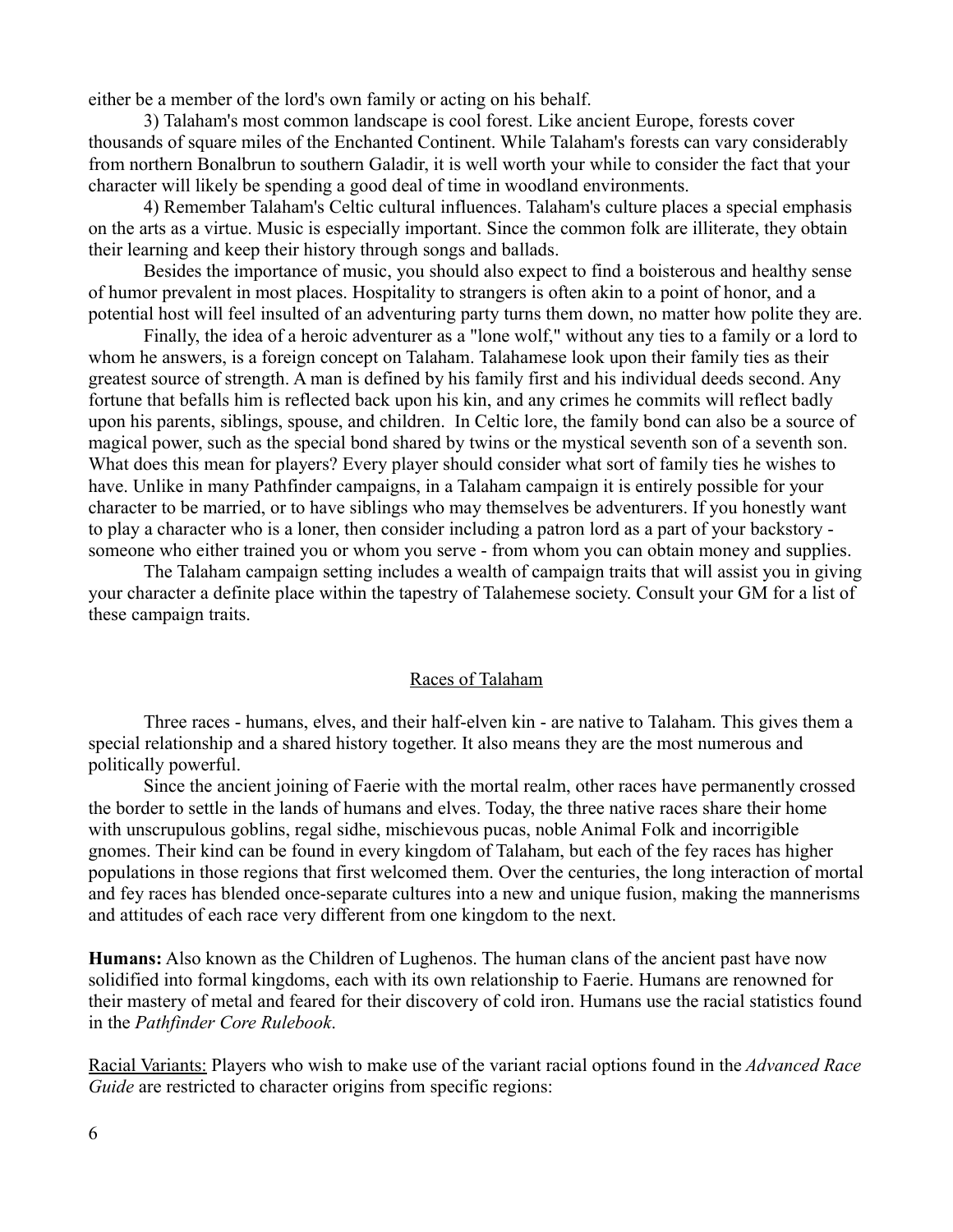*Aralynne:* Dual Talent, Eye for Talent. Aralynne artistry is legendary, widely regarded as the finest in Talaham.

*Bonalbrun:* Heart of the Mountains, Heart of the Snows. Bonalbrun is rocky, cold, and windswept. *Cyrthraia:* Adoptive Parentage, Focused Study, Mixed Heritage. The homeland of the elves fosters intellectual virtues, and is the place where one is most likely to find humans with unusual backgrounds who don't fit in well.

*Galadir:* Heart of the Fields, Heart of the Slums, Heart of the Streets, Silver Tongued. Galadir is the most urban of Talaham's kingdoms and also serves as the continent's breadbasket. In addition, Galadrin humans have sharp wits from their constant interaction with gnomes.

*Inellan Mathavon:* Heart of the Sea, Heroic. Inellan Mathavon has the strongest maritime culture on Talaham. It also contains descendants of humans who served the ancient imperial Pyraion line. *Mhorvian:* Heart of the Wilderness. Mhorvian is home to human tribal bands.

**Elves:** Also known as the Highborn and the Children of Lan Valyr. Elves keep the memory of the mighty dragons who once roamed Talaham before their fall at the hands of humans. They are renowned for their unity with the natural world and their role as the stewards of the forest. Elves use the racial statistics found in the *Pathfinder Core Rulebook*.

Racial Variants: Players who wish to make use of the variant racial options found in the *Advanced Race Guide* are restricted to character origins from specific regions:

*Aralynne:* Woodcraft. Aralynne's ancient woods have granted its elvish population a deeper bond to the land.

*Bonalbrun:* Lightbringer. By tradition, Brunish elves act as traveler's guides across the treacherous, dark moors.

*Cyrthraia:* Arcane Focus. The elvish homeland is the only place with families old enough to produce generations of spellcasters.

*Galadir:* Fleet-Footed. Galadrin elves are fond of racing pastimes.

*Inellan Mathavon:* Envoy, Spirit of the Waters. Living in the kingdom with the strongest human presence makes Mathavish elves de facto representatives of their people. In addition, elves have adopted Inellan Mathavon's maritime culture.

*Mhorvian:* Darkvision, Dreamspeaker, Silent Hunter. Mhorvian's connection to the Unseelie makes it a dark and primal place.

The Desert Runner, Elemental Resistance, and Eternal Grudge variants have no viable source on Talaham.

**Half-Elves:** Sometimes known by the derogatory name "half-bloods," the first half-elves were the result of unions between human and elf royalty. The blood of the two races mingled further during the reign of the Dragon Kings, and today half-elves are the third most populous race behind humans and elves. Half-elves use the same racial statistics found in the *Pathfinder Core Book*.

Racial Variants: Players who wish to make use of the variant racial options found in the *Advanced Race Guide* are restricted to character origins from specific regions:

*Aralynne:* Dual Minded. Aralynne's culture fosters innovation.

*Bonalbrun:* Wary. The Brunish as a general rule frown on human-elf unions

*Cyrthraia:* Ancestral Arms, Arcane Training. Cyrthrish half-elves cleave to their elvish heritage.

*Galadir:* Sociable. Galadir has a culture focused on hospitality to strangers.

*Inellan Mathavon:* Integrated, Water Child. Mathavish half-elves cleave to their human heritage and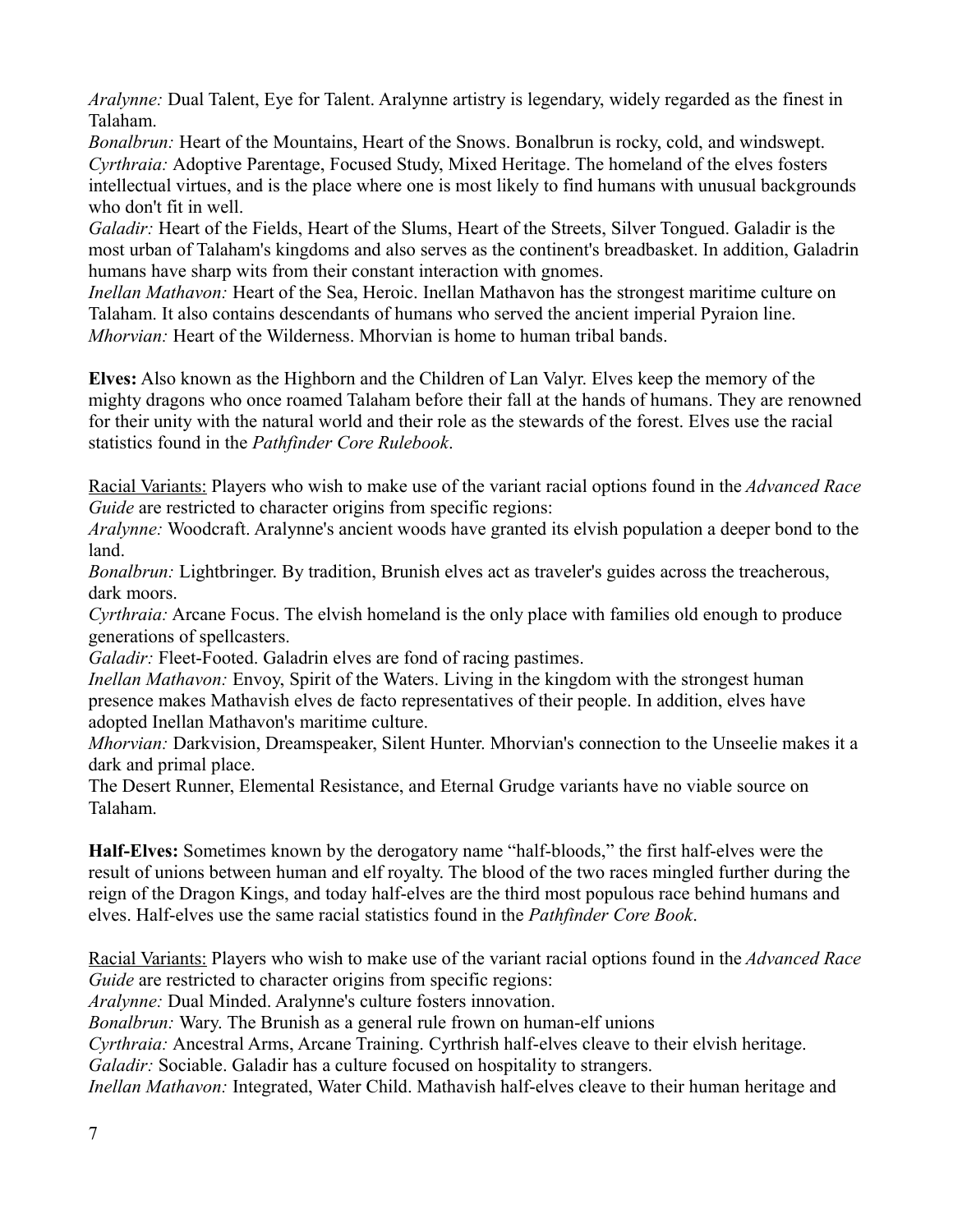Inellan Mathavon's maritime culture.

*Mhorvian:* Drow-Blooded, Drow Magic. Drow on Talaham are elves touched by the power of the Unseelie.

**Gnomes:** The original immigrants from Faerie, gnomes have the longest shared history with humans, elves, and half-elves. They are the most accepted of the fae races in the mortal world. Magic plays an even greater role in the gnome culture of Talaham. Gnomes look upon themselves as the emissaries of magic to the other races and see its growth and spread as a racial duty. Gnomes use the same racial statistics found in the *Pathfinder Core Book*.

Racial Variants: Players who wish to make use of the variant racial options found in the *Advanced Race Guide* are restricted to character origins from specific regions:

*Aralynne:* Warden of Nature. Gnomes of Aralynne's deep woods enjoy a special relationship with nature.

*Bonalbrun:* Pyromaniac. Brunish gnomes are obsessed with keeping things warm, dry and bright. *Cyrthraia:* Academician, Gift of Tongues, Magical Linguist. The intellectual heritage of the elves has rubbed off on these gnomes.

*Galadir:* Eternal Hope, Explorer. The gnome's chosen homeland emphasizes their natural high spirits. *Inellan Mathavon:* Master Tinker. Being around so many humans, Mathavish gnomes have picked up their interest in invention.

*Mhorvian:* Bond to the Land, Darkvision, Fell Magic, Knack With Poison. The gnomes of Mhorvian migrated from the Unseelie Wilds of Faerie.

**Goblins:** Goblins were originally mischievous guides between mortals and the Fae, able to travel hidden trods between the two realms with impunity. They served no masters and honored only those promises they couldn't weasel free from. No one knows why they ultimately chose to settle in the mortal realm, but to this day, even a Fae Lord will think twice before double-crossing a goblin. Goblins use the same racial statistics found in the *Advanced Race Guide*.

Racial Variants: Players who wish to make use of the variant racial options found in the *Advanced Race Guide* are restricted to character origins from specific regions:

*Aralynne:* Eat Anything. Constantly hounded as nuisances, goblins in Aralynne learn to eat whatever they can scavenge.

*Bonalbrun:* Tree Runner. Brunish goblins learn to cling to the marshland trees to avoid the bogs below. *Cyrthraia:* Cave Crawler. The lairs of former dragons here have become goblin breeding grounds. *Inellan Mathavon:* Weapon Familiarity. Mathavish goblins are the most civilized of their kind. *Galadir:* City Scavenger. Galadir's large urban population is to blame.

*Mhorvian:* Hard Head, Big Teeth; Oversized Ears. Mhorvon goblins are the most uncivilized of their kind.

# **New Race: Sidhe**

Those born of a union between a Fae and a mortal, also known as the High Fae. The Sidhe share the potent blood of Faerie and feel forever suspended halfway between one world and the other. In times past, when Fae and mortal joined, the Fae would claim the resulting child for themselves, taking the sidhe away into Faerie. However, the actions of one brave mortal woman who refused to give up her sidhe lover changed history and banished the sidhe from Faerie. The sidhe of today are the last remnants of those ancient liaisons. They represent a slowly fading race who become more human with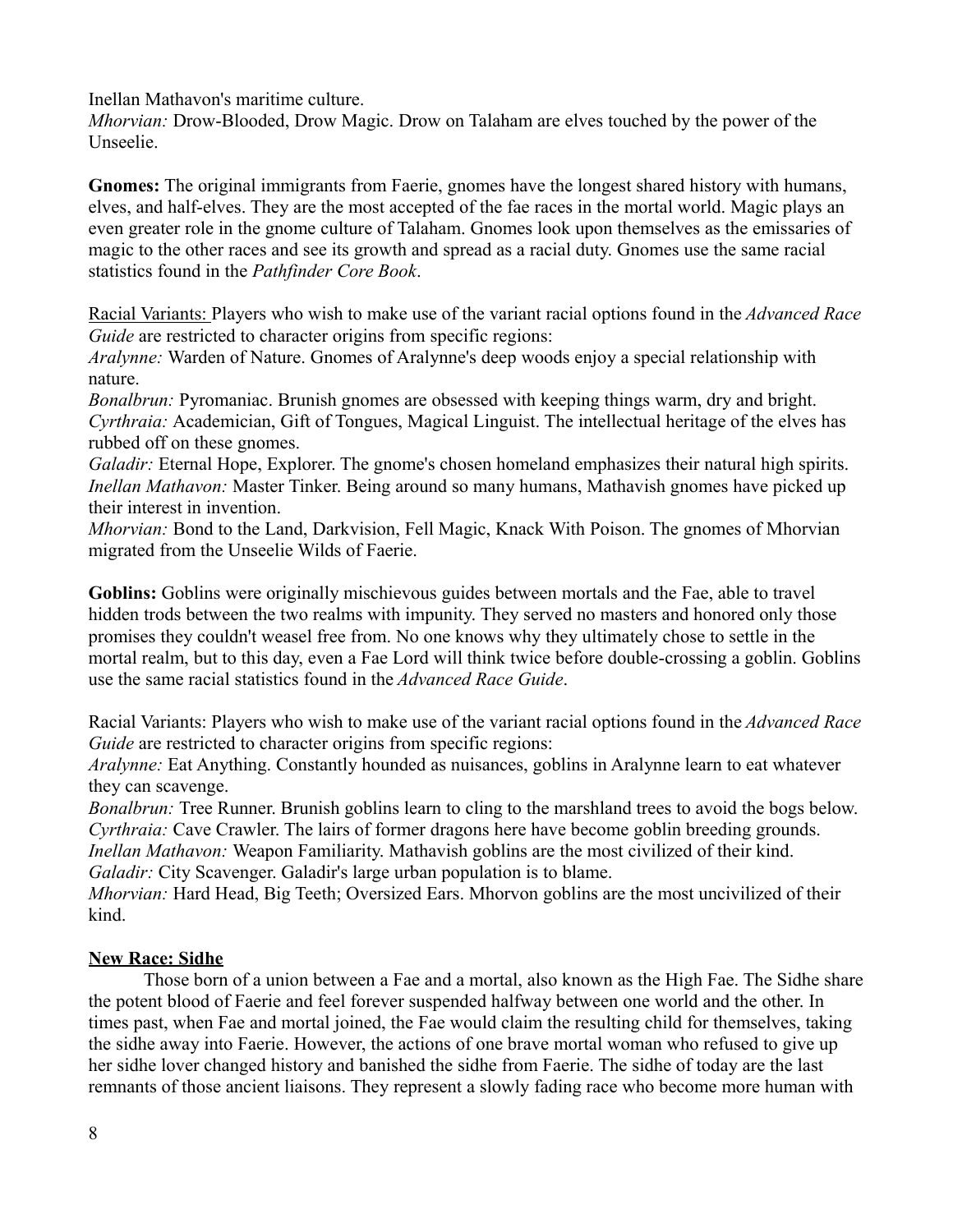each generation.

**Physical Description:** Sidhe somewhat resemble elves in that they exude a supernatural beauty and grace. Their skin and hair have a slight reflective quality, making both seem to glow when exposed to light. The smallest movements of a sidhe are accentuated, so that others view their movements as if the sidhe were somehow out of sync with normal time.

**Society:** Sidhe are too rare to have a true society of their own. However, Aralynne has the highest sidhe population by far, and this has blended with Aralynne's human culture so that the common person tends to view sidhe society as synonymous with Aralynnish society. In other kingdoms, a sidhe's natural talents draw them to professions in the arts or the pursuit of magic. Sidhe tend to be underestimated as combatants, but can be every bit as skilled and fierce in combat as their human ancestors. Selfish or corrupt sidhe use their fey talents for political intrigue that spans both worlds or to become thieves and spies. Areas with a high sidhe population are brought closer to Faerie from their sheer presence, and often seem like slightly enchanted places to visitors.

**Relations:** Sidhe are most comfortable in human societies, since their mortal heritage comes from that race. No one knows the fascination that the Fae have for humanity. Perhaps it is because elves are so like the Fae themselves that it is the sheer variety humans offer that tempts them. Nevertheless, a sidhe's magical beauty and grace let them hold their own among the elves easier than humans do. Gnomes as a general rule revere the sidhe for their intimate connection to magic, while that same connection makes goblins and pucas avoid sidhe. Sidhe prefer to live in secluded areas close to known Fae trods or in small, rural communities. The abundance of metals in human cities makes urban sidhe a rarity.

**Alignment and Religion:** The Fae blood in the sidhe make most some form of neutral or chaotic, since the Fae themselves exist beyond the boundaries of mortal conventions and laws. Sidhe are no more or less religious than humans or elves. Some embrace their Fae heritage and try to live up to their reputation as the High Fae. Others reject the wild, chaotic nihilism of Faerie in favor of their human blood, and it is these who are most likely to be lawful. Being a sidhe is living a life in a delicate balance. Too much indulgence in Fae can lead to madness, yearning for that which is forever denied them, while holding too close to humanity can lead to a mindless devotion to human conventions and an urge to quash all things magical.

**Adventurers:** The adventuring life suits a sidhe well. It satisfies their Fae thirst for change and exploration as well as their human need for companionship and recognition. As a result, many sidhe spend at least a small portion of their lives as shiftless wanderers before settling down to raise a proper family and put down roots. Enchantresses are the most obvious choice for sidhe (see the section on classes for more information on this new base class), as well as druids or bards. Sidhe with a more martial bent are usually rangers or rogues.

**Names:** Sidhe names often blend a Sylvan first name with a human family name.

Male First Names: Adhan, Banaghar, Cael, Dair, Emanh, Failin, Gell, Lorcan, Marbh, Naomh, Toralh Female First Names: Ayin , Bildea, Ceara, Dydrea, Ea, Faolen, Gallagha, Leanyn Magi, Nevean, Teagh

## **Sidhe Racial Traits**

**+2 Wisdom, +2 Charisma:** A sidhe's Fae heritage grants her unusual insight and inhuman beauty. **Native Outsider:** Sidhe are outsiders with the native subtype.

**Medium:** Sidhe are Medium creatures and have no bonuses or penalties due to their size.

**Normal Speed:** Sidhe have a base speed of 30 ft.

**Fae Blooded:** Sidhe count as both fae and humans for any effect related to race.

**Vulnerable to Cold Iron:** Sidhe suffer an extra 50% damage from cold iron weapons.

**Heart of Faerie:** A sidhe does not suffer from any of the detrimental effects of the Plane of Faerie, as if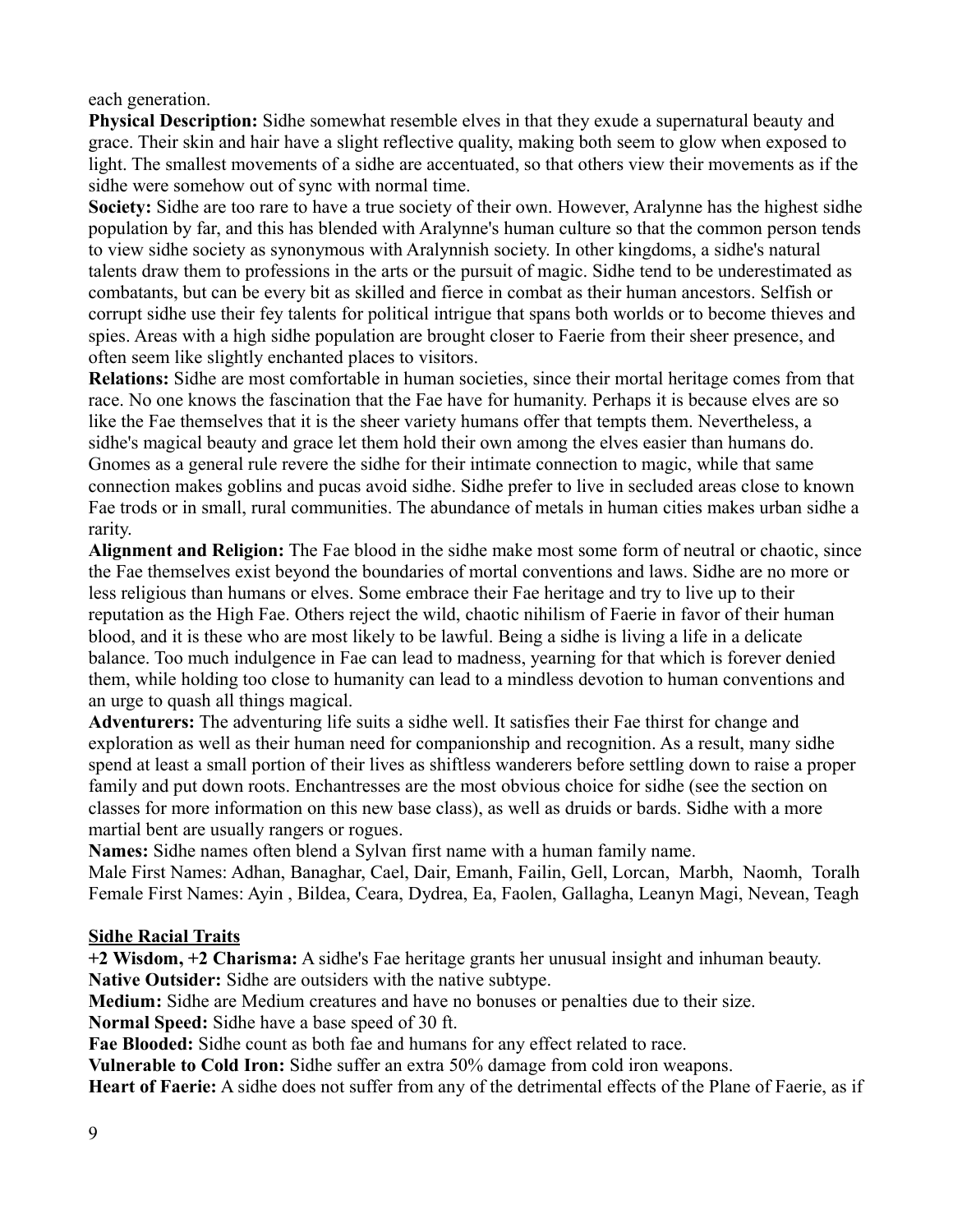under a permanent *planar adaptation* spell.

**Trod Sense:** Sidhe receive a +2 bonus on Perception checks to potentially notice the presence of a local trod. They receive a check to notice such features whenever they pass within 10 feet of them, whether or not they are actively looking.

**Exiled:** Sidhe are cursed never to return to the Plane of Faerie. A sidhe cannot remain on Faerie longer than a number of hours equal to her total Hit Dice.

**Languages:** Sidhe begin play speaking Common and Sylvan. Sidhe with high Intelligence scores can choose from the following bonus languages: Aquan, Auran, Gnome, Ignan, Terran, or Undercommon.

#### **New Race: Pucas**

A skulking race of dark trickster fae, immigrants from the Unseelie Wilds, pucas are chaotic and amoral. They delight in all manner of mischief - from practical jokes to theft - and most underestimate a puca's pranks until one of them turns gruesomely deadly. More than one lord has come to rue the day he insulted the "irritating little horse-headed imps." Yet, pucas are not inherently evil. They care for and watch out for children, protecting them through the night in many households without the parents ever aware of their presence. To those they befriend, one often finds small menial chores or simple repairs mysteriously completed in the morning. Pucas don't play random tricks without reason. Their antics are their chief means of expressing themselves. Those who can understand and accept this can form genuine friendships with a puca.

**Physical Description:** Pucas are dark-skinned creatures the size of halflings. Their forms are a bizarre blend of humanoid and equine characteristics - muzzled faces with horse nostrils, goat-like ears, luminous yellow eyes, and cloven hooves in place of feet. They sport short, unruly black manes, and males sometimes have a small pointed beard. Their builds are slight, almost skeletal, and pucas wear nondescript dark clothing, often including a hood. These clothes are always stolen, since pucas don't have the patience or concentration necessary to do more than patch up a torn sleeve. As such, their clothes are often threadbare and ragged.

**Society:** Pucas live in collective, winding warrens beneath the ground. Males, females, and kits make little distinctions between their sexes, family ties, or relative social standing amongst themselves. If a particular puca comes up with an especially brilliant trick to play, others will readily join in and follow his orders, but pucas have no concept of a permanent leader. On the other hand, pucas have clear notions of friend and foe. Those who please, amuse or aid a puca will always have their kindness returned. The same goes for taunts and attacks. The longer a non-puca behaves in a certain fashion towards the local pucas, the more elaborate their response becomes. Puca warrens are generally found in swamps and bogs, beneath graveyards, at crossroads, and along lonely stretches of country roads. Urban warrens are found beneath slums and orphanages, since pucas are attracted to children. **Relations:** Pucas get along best with gnomes and humans. Both races are versatile enough to take a puca's nature in stride. Indeed, many gnome communities are actually an intertwining of a daytime gnome population and a nocturnal puca one. Gnomes employ the local pucas as nighttime guardians of their market stalls and storehouses. Pucas will even hunt and harvest for gnomes in exchange for sweets. Human settlements aware of the presence of a puca warren nearby will often perform small daily rituals they believe appease or cater to pucas. These include leaving out saucers of milk at dusk, placing small trinkets in the rafters of barns, or hanging tiny silver bells above the cribs of babies in the hopes that a puca will be attracted to act as a guardian. The Animal Folk tolerate a puca warren nearby with relative indifference, though if given the option, they will avoid contact to the point of moving out of the area. Elves have the most trouble relating to pucas. Their culture and attitudes are too formal and serious to tolerate puca mischief for long, and pucas cannot resist pulling pranks on a race who consider themselves so noble.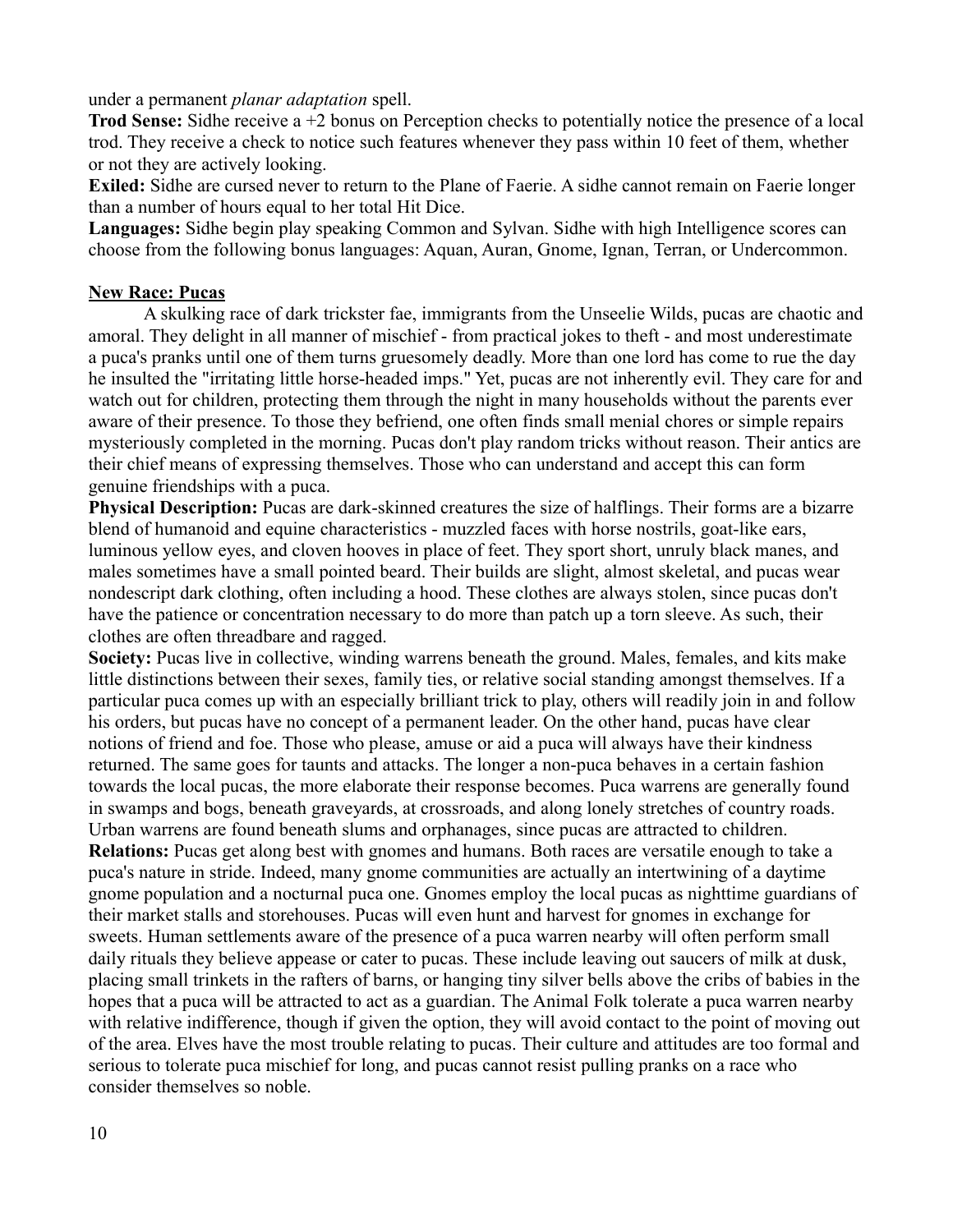**Alignment and Religion:** Always some form of chaotic. Pucas are tricksters by nature. Chaotic good pucas use their trickery to instruct, entertain, provide aid and harry evil foes. Neutral pucas give their services to whomever most pleases them, and evil pucas enjoy undermining carefully-laid plans or playing terrible pranks to spread misery. Religious puca are rare, but not unheard of.

**Adventurers:** Only the most daring or impractical of pucas ever venture out on their own, away from the safety of a warren. These misfits work hard to prove their worth in the eyes of their companions. More often than not, a puca follows in the wake of a stranger who showed them kindness. The sense of duty this generates in pucas is remarkable, and they will stop at nothing to repay such debts. **Names:** Puca do not seem to use names with each other. This presents a problem when dealing with outsiders. Typically, a puca will adopt a word or phrase like a nickname that others may call her. Male Names: Edwin's Puca, Good-For-Nothing, Hallow, Jabber, The Puca of Redfern, Whiskey Female Names: Cackles, Feather, Heather, Jingle Jangle, Midnight, Shadow o' the Grave

## **Puca Racial Traits**

**+2 Dexterity, +2 Intelligence, -2 Strength, -2 Charisma:** Pucas are naturally swift, nimble, and clever. But their bodies are physically weak and they have a notorious reputation.

**Native Outsider:** Pucas are outsiders of the native subtype.

**Small:** Pucas are Small creatures and gain a +1 size bonus to their AC, a +1 size bonus on attack rolls, a -1 penalty to their CMB and CMD, and a +4 size bonus on Stealth checks. This bonus stacks with the bonus granted by blend with shadows.

**Dark Vision:** Pucas can see in the dark up to 60 ft.

**Fleet of Foot:** Pucas have a base speed of 40 ft.

**Nocturnal:** Pucas are naturally nocturnal creatures. A puca who remains awake during the day must succeed at a DC 15 Will save or be fatigued until he gets 8 hours of undisturbed daytime rest.

**Cunning Prankster:** Pucas gain a +2 racial bonus on Craft (Trapmaking) checks and Disable Device checks, and both skills are always class skills for them.

**Puca's Mischief:** Pucas with Intelligence scores of 11 or higher gain the following spell-like abilities: 1/day - *ghost sound, open/close, mage hand, mending,* and *spark*. The caster level for these effects is equal to the puca's level. The DC for these spells is equal to 10+the spell's level+the puca's Intelligence modifier. These spell-like abilities automatically fail if anyone (other than their own kind) sees a puca using them.

**Warren Sense:** Pucas receive a +2 on Perception checks to potentially notice any hidden underground entrances or passageways, including secret doors. They receive a check to notice such features whenever they pass within 10 feet of them, whether they are actively looking or not. In addition, pucas receive a +4 racial bonus on Survival checks to locate the nearest exit to the surface whenever they are underground.

**Blend With Shadows:** As a move action, a puca can magically blend into the local shadows or darkness to become nearly invisible. So long as the puca does not move or take any actions, he gains a +10 circumstance bonus to Stealth checks. This bonus replaces their normal size bonus to Stealth. Creatures that have darkvision, or who can detect creatures by other means than sight will not be fooled by this ability.

**Speak With Shadows:** Once per day as a free action, a puca may speak with the local shadows in a given area. This ability functions like a *speak with animals* spell, but applies to any shadows within 20 feet. The information that shadows can impart is limited to vague impressions. A puca could not, for instance, ask the shadows about the contents of a conversation they overheard, but would be able to find out that two figures had a whispered conversation in their presence several hours ago. **Languages:** Pucas begin play speaking Common and their choice of Sylvan or Undercommon. Pucas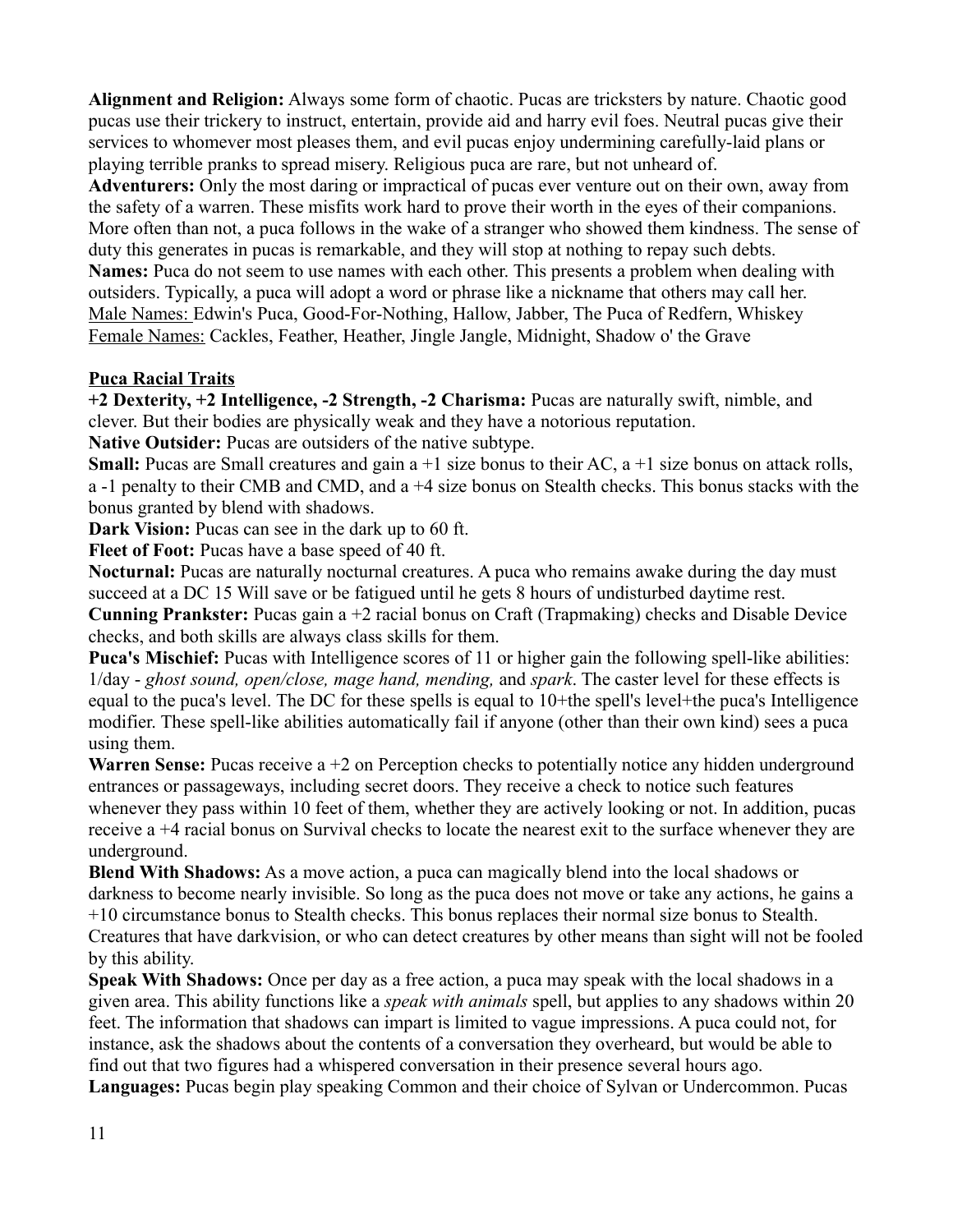with high Intelligence scores may choose Gnome, Goblin, Sylvan, Terran, or Undercommon as bonus languages.

# **New Race: Animal Folk**

Since their first appearance thousands of years ago, the phenomenon of animals awakened to sentience by exposure to raw Fae magic has become an accepted part of Talaham life. The fact that any animal a man might meet could be a potential colleague or an enemy has reshaped the way animals in general are regarded and treated across Talaham. There are a wide variety of traditions in place to ensure a constant level of respect is given to all animals. For instance, in Galadir, it is customary to stable one's horse and greet the horses of the manor house before the human lord of the manor. Hunters in Mhorvian follow an ancient code of chivalric predator and prey with the deer of the forest. In Aralynne, every proper aristocrat has a talking animal as a nanny or a companion while growing up. Bonalbrun is renowned for it's 'bear bars' - taverns run by bear Folk that produce the strongest ale on Talaham. And in Inellan Mathavon, there are sea wolves who live and die upon the waves beside their human shipmates. Animal Folk, or "the Folk," as they refer to themselves, are the rarest of Talaham's races. Yet, their presence has influenced almost every aspect of Talaham life.

**Physical Description:** Animal Folk do not look any different than an ordinary member of their species. Some swear that an Animal Folk's eyes have the bright light of intelligence within them, but this is considered an old wife's tale. Discerning people might be able to tell a member of the Folk by the deliberate purpose to its movements, driven as they are by thought instead of instinct. Animal Folk universally scorn clothing, but many enjoy wearing jewelry.

**Society:** Animal Folk are too rare in most places to form a culture and society of their own. They most commonly represent a subculture within a larger two-legged population. As adaptable as any human, the Folk are quick to find a unique niche for themselves. Although some Animal Folk do live their lives in the wild like their bestial kin, the vast majority prefer the company of other thinking and talking beings. Larger species typically use their superior stamina and strength for agriculture, transportation, or in a martial capacity. Smaller species rely on their intellect and novelty to make a living, taking up professions like minstrel, translator, foreign emissary, or even magistrate. They take their lack of tool use in stride, often selecting one or a small handful of close friends as "right hand" men or women, serving as their hands when the need arises.

**Relations:** Animal Folk vary so widely in type, appearance, and temperament that there are some to be found living among every other race on Talaham. Generally more reasonable and personable than the average two-legger, the Folk make friends quickly wherever they go. Indeed, most people are so thrilled at the novelty of a talking animal companion that they will go out of their way to see to the Folk's comfort and happiness. It is considered very bad luck to insult a member of the Folk. Humans bond most easily with Folk who are members of domestic species, especially canines and horses. Elves are more attractive to wild Folk such as deer, owls, eagles or ravens. Fun-loving gnomes find smaller species to be natural companions, from badgers and weasels to mice and house cats. Spellcasters who make use of animal companions consider it the highest honor to have the service of the Folk in this capacity.

**Alignment and Religion:** Animal Folk can be of any alignment or temperament. The Folk pay homage to any or all of the gods, with special attention to the deity who best symbolizes their particular species. For example, Horse Folk universally revere Eilidh as the Sacred Mare. Some Folk are even priests or clerics.

**Adventurers:** The Folk turn to a life of adventure for the same reasons that humans do. Proudly independent creatures, Animal Folk often enjoy proving themselves every bit as effective at what they do as a two-legger, even to the point of generating playful rivalries between themselves and a two-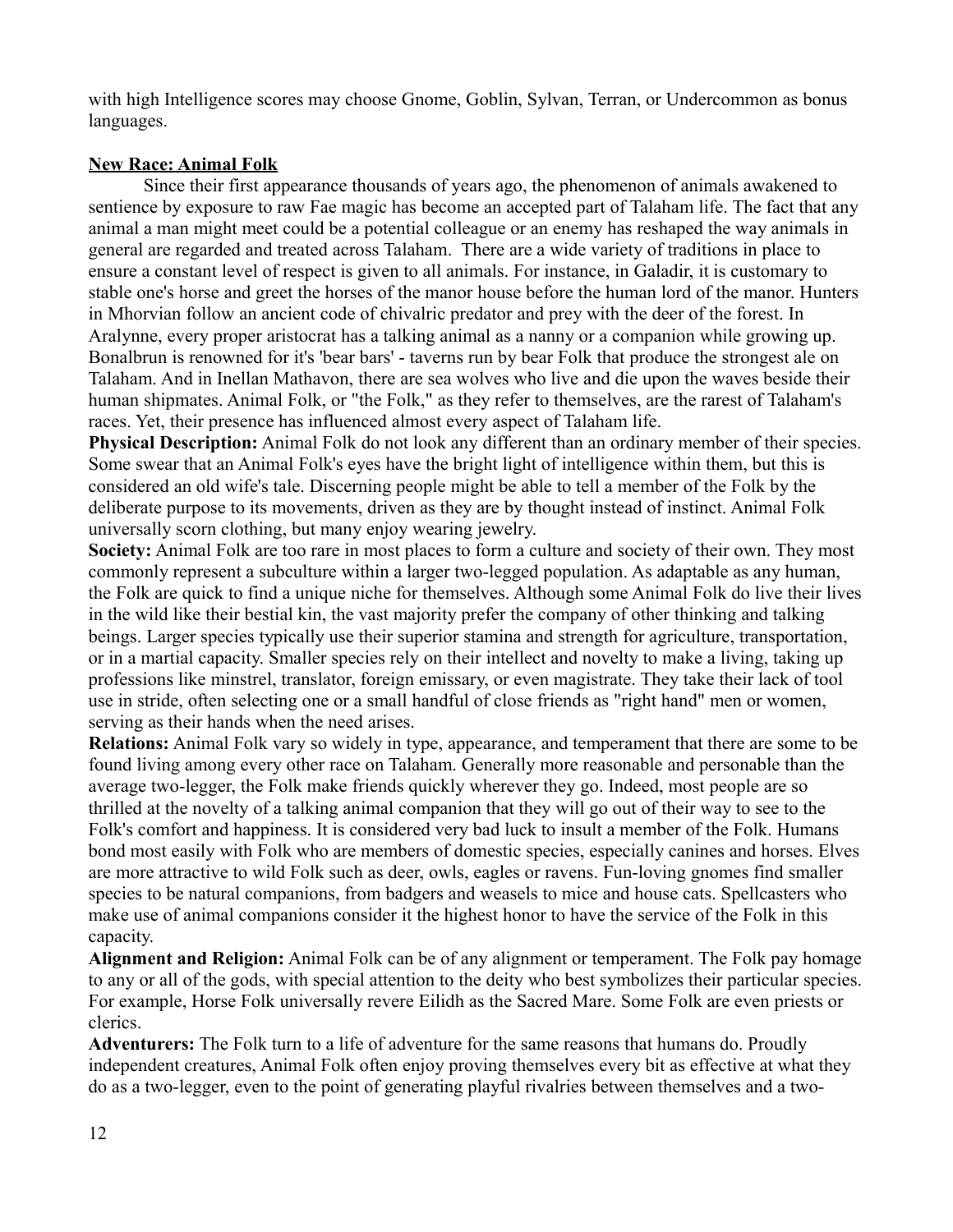legged friend with similar skills. Most of the Folk become some form of spellcaster, since magic helps to offset their inability to use weapons. Druids and bards are particularly common. Smaller species use their natural stealth to become rogues, while larger species train most often as rangers, but sometimes as fighters. Animal Folk knights are almost always horses, while Animal Folk barbarians are usually bears or wolves.

**Names:** The Folk have the most whimsical names of any race. One might expect one of the Folk to be insulted by being given a "pet's name," but the opposite is the case - Animal Folk take to the names bestowed on them by two-leggers with enthusiasm. If they like a name, they stick with it all their life. Male Names: Bear, Courage, Duke, Hunter, Jumper, King, Pride, Redtail, Strong Ben, Wagonwheel Female Names: Alleybrat, Brandey, Dancer, Goldenwing, Heather, Lily, Maiden, Princess, Tumbles

#### **Animal Folk Racial Traits**

"Animal Folk" is an inherited template that can be added to any creature of the animal type, hereafter referred to as the "base animal." Animal Folk retain their base animal's size, natural senses, natural armor bonus, all forms of base speed, natural and special attacks.

The following animals may be selected as Animal Folk base animals:

*Bestiary:* Bat, Bear (Grizzly), Boar, Dog, Dog (Riding), Cat\*, Eagle, Hawk\*, Herd Animal (Aurochs), Horse (Standard, Heavy, or Pony), Owl\*, Rat\*, Raven\*, Toad\*, Weasel\*, Wolf, Wolverine *Bestiary 2:* Badger *Bestiary 3:* Fox\*, Goat\*, Herd Animal (Elk or Large Elk), Otter\*, Owl (Great Horned), Pig\*, Porcupine, Raccoon\*, Skunk

\*Use the stats listed under "Familiar."

Animal Folk receive the following characteristics:

**Racial Ability Scores, Bonuses, and Penalties:** The racial ability bonuses and penalties of a Folk can very widely depending on the base animal. Roll ability scores as you would for a humanoid character and then consult the following guide for each base animal: Bat/Rat/Toad/Raven: +4 Dex, +2 Wis -2 Str -4 Con Bear: +4 Str, +2 Con, -2 Dex -2 Int -2 Cha\* Badger/Boar/Wolverine: +4 Con -2 Dex, -2 Int, -3 Cha.\* Dog (Riding)/Wolf:  $+2$  Str,  $+2$  Dex,  $-2$  Cha $*$ Cat/Dog/Fox/Otter/Weasel/Raccoon: +2 Int +2 Cha -2 Str, -2 Con Eagle/Hawk/Owl: +3 Wis, +2 Cha, -2 Str, -2 Con Herd Animal: +3 Str, +2 Con, -2 Int, -2 Wis, -2 Cha. Elks replace the bonus to Strength with Dexterity. Horse: +2 to any two ability scores Goat/Pig/Porcupine/Skunk: +2 Con, +2 Wis, -2 Dex, -2 Cha \*Charisma penalty does not apply to Intimidate checks.

**Hit Points:** Animal Folk gain none of their base animal's hit points. They gain hit points from class levels as a humanoid creature would instead.

**Primal Awareness (Ex):** Animal Folk retain their base animal's bonus to Perception (minus the base animal's Wisdom bonus), as a racial bonus to their Perception.

**Animal Instinct:** The skills listed for a Folk's base animal are always considered class skills for them.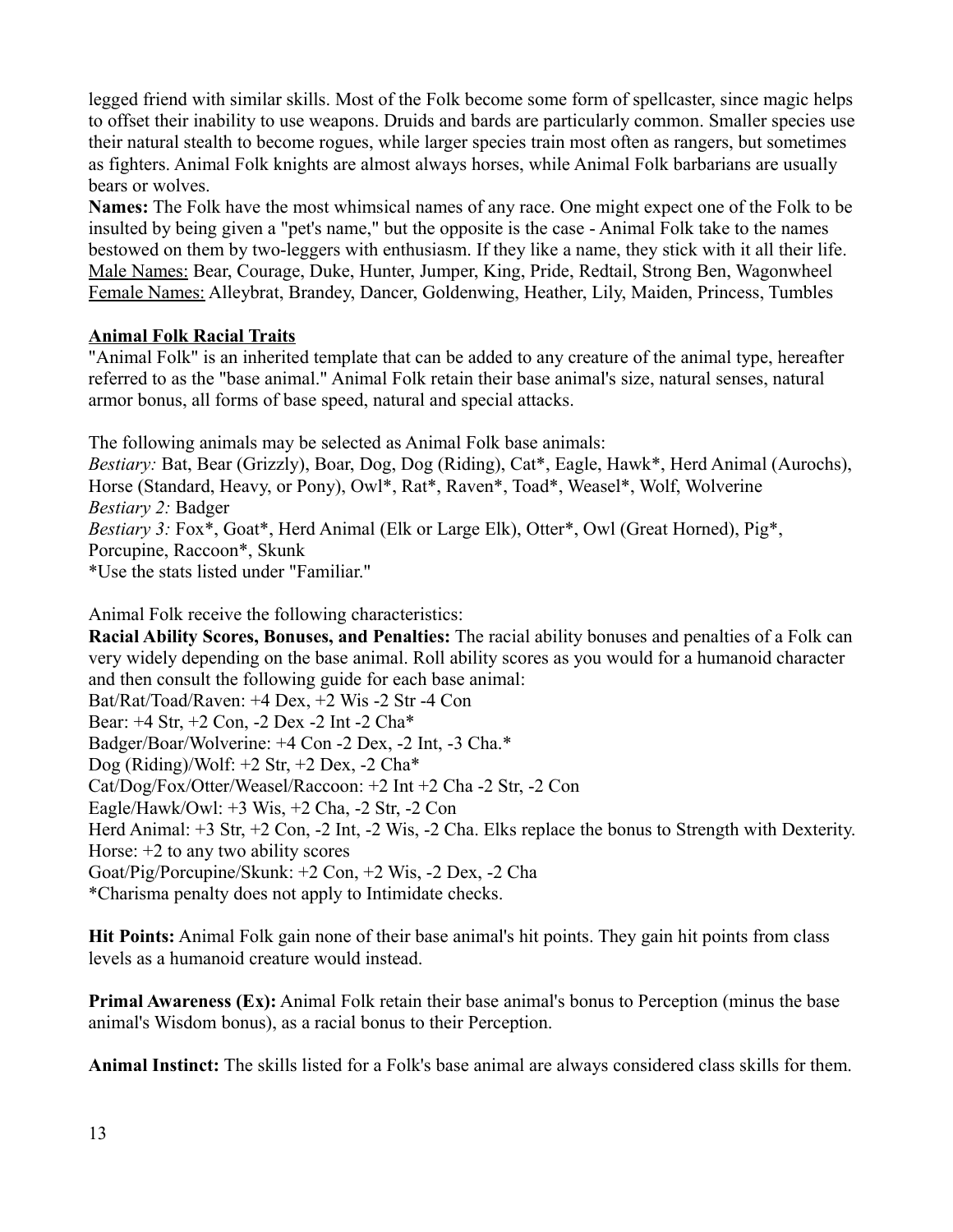**Natural Weapon Mastery (Ex):** Animal Folk can substitute their natural weapons when selecting any feat, class ability, or spell that calls for a melee weapon. This includes requirements for specific weapons or weapon groups, as well as requirements for one-handed or two-handed weapons, and simple or martial weapons. The natural weaponry of Small-sized Folk is considered light. The natural weaponry of Large-sized Folk is considered heavy. Use the size of the base animal when determining the size category of the Folk's natural weaponry.

**Primal Magic (Su):** The Fae magic that a Folk was exposed to before birth infuses their being. A Folk's natural weaponry is considered magical for the purpose of overcoming DR. A Folk's natural weaponry can be enchanted or enhanced with magic as if they were masterwork weapons. A Folk's natural weaponry cannot be destroyed by spells or spell-like abilities, and is immune to sunder or disarm attempts.

**No Hands:** Animal Folk have no hands and so cannot wield weapons or manipulate objects in more than the most rudimentary ways. They are not considered proficient in any type of shield, nor in any weapons other than their natural weapons, regardless of class. In addition, Animal Folk may not purchase any skills that require hands - Craft, Disable Device, Ride, Sleight of Hand or Use Magic Device.

**Smith's Favor:** Animal Folk may purchase barding armor at the same cost as standard armor of the same type. They cannot don or remove their armor without the help of a humanoid ally. It takes the same amount of time for an Animal Folk to don or remove armor as a humanoid creature.

**Wild Empathy (Ex):** Animal Folk begin play speaking Common and have the ability to speak with all animals of their kind as if using a *speak with animals* spell at-will. Animal Folk may also use the Diplomacy skill to improve the attitude of an animal of their own kind. This ability functions just like a Diplomacy check to improve the attitude of a person (see Using Skills in the *Pathfinder Core Book*).

**ECL Penalty:** Because many base animals have a great deal of inherent power, a Folk character receives an ECL penalty equal to the base animal's CR, unless the base animal's CR is below 1.

**Animal Folk as Animal Companions:** It is possible for a Folk to serve as an animal companion. If the person seeking such a relationship formally asks a Folk to serve and the Folk accepts, the special bond for an animal companion is formed. This bond functions the same as a standard animal companion with the following variations:

- Create a 1st-level Animal Folk character. The normal restrictions to animal choice based on class level do not apply. The spellcaster may select any animal they wish, but once chosen, the Folk companion cannot be dismissed in favor of a new one as the result of an increase in level. The spellcaster can only select another animal companion if his Folk companion dies.
- The Folk's class level stats are given according to the chart used for an ordinary animal companion, as if "animal companion" were its class. They gain their hit dice, class skills, base attack bonus, saves, and special qualities as if they were a standard animal companion of the appropriate type. When selecting a Folk companion from a species not normally allowed, the animal companion's hit dice are granted by the adept NPC class.

**Animal Folk as Cohorts:** Animal Folk may be selected to serve as cohorts or followers using the Leadership feat. They are not considered monstrous cohorts. The ECL penalty to class levels applies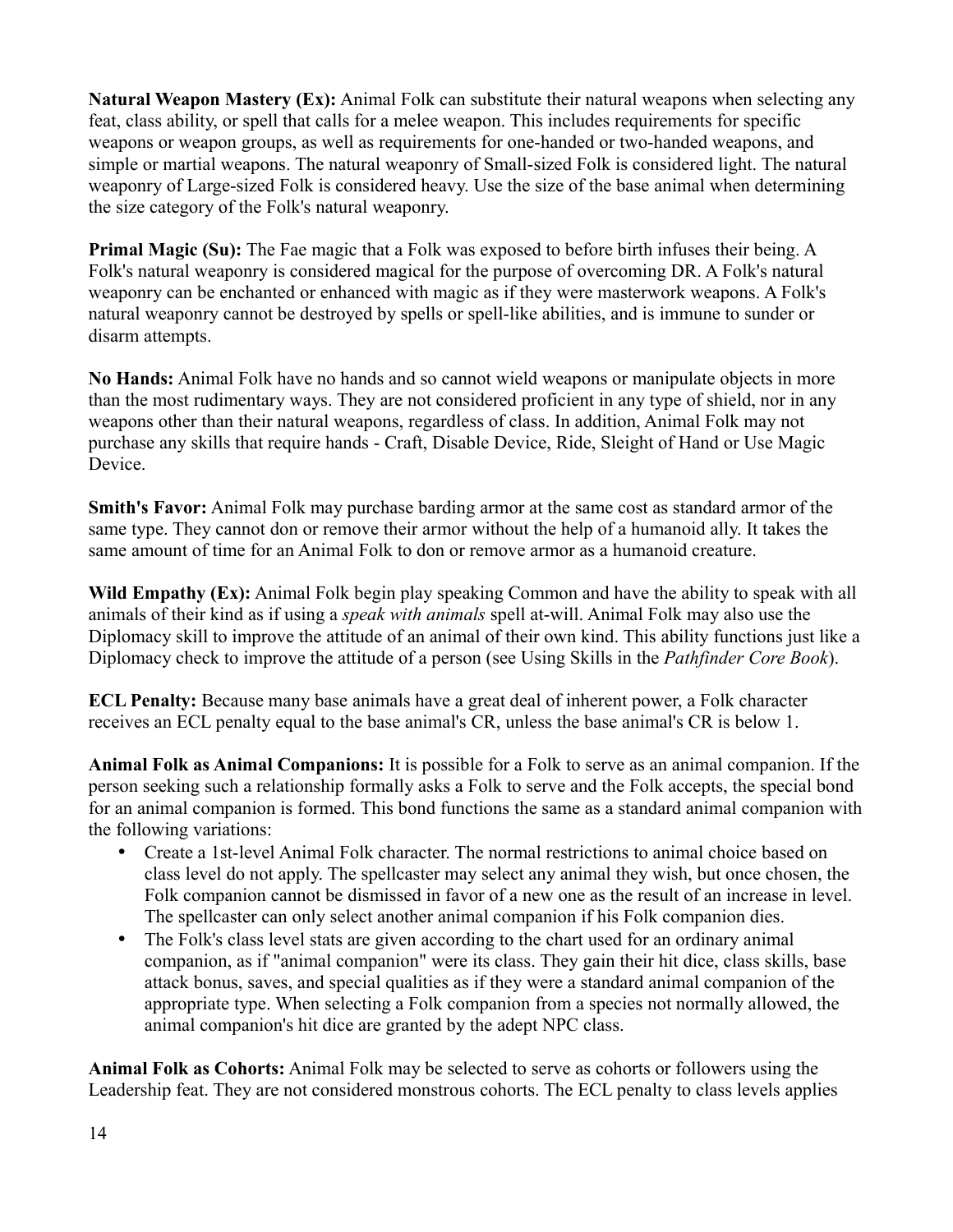when determining what level of cohort may serve.

#### Classes on Talaham

The following classes and archetypes are appropriate for this campaign setting:

#### **Barbarian**

Archetypes: Breaker, Drunken Brute, Elemental Kin, Hurler, Invulnerable Rager, Sea Reaver, Superstitious, Titan Mauler, Wild Rager

#### **Bard**

Archetypes: No Restrictions

Allowed Masterpieces: At the Heart of It All, The Cat Step, Triple Time

#### **Cavalier**

No Restrictions on Order

Archetypes: Standard Bearer

## **Cleric**

Allowed Domains and Subdomains: See "Religion" for details on deities.

Allowed Variant Channeling: Ale/Wine, Art/Music, Battle/Wrath, Beauty/Love/Lust, Bravery/Valor,

Contracts/Oaths, Dreams, Fate, Forge, Hunting, Knowledge, Luck, Magic, Nature,

Revenge/Vengeance, Secrets, Trickery

# **Druid**

Archetypes: Menhir Savant, Swamp Druid

Restricted Druid Domains: No Desert, Jungle, Monkey, or Serpent Domains

## **Fighter**

Archetypes: Archer, Shielded Fighter

## **Ranger**

Archetypes: No Restrictions

## **Rogue**

Archetypes: Rake, Scout, Survivalist, Trapsmith

## **Sorcerer:**

Appropriate Bloodlines: Accursed, Aquatic, Arcane, Destined, Draconic, Dreamspun, Elemental, Fey, Maestro, Protean, Shadow, Verdant

## **Summoner**

Archetypes: No Restrictions

#### **Witch:**

Appropriate Patrons: No Restrictions

Archetypes: No Restrictions

*New Druid Archetype: Druid of the Seasons:* Some druids of Talaham specialize in following the sacred wheel of the seasons, and are granted their magic directly from the prevailing conditions of each season. The powers a druid of the seasons can call upon shift with the cycle of the year, but by surrendering some control over his powers, a druid is able to gain greater versatility as a spellcaster. **Wheel of the Year (Ex):** The druid forms a bond with the cycle of the seasons. Depending on the current season, the druid is granted a number of bonus spells that he can cast spontaneously. The number of times per day each bonus spell can be cast is equal to the total number of spells the druid is normally granted at the bonus spell's given level. For example, a 4th level Druid of the Seasons would be able to cast *burning hands* - a first level spell - three times per day during summer days. This ability replaces Nature's Bond.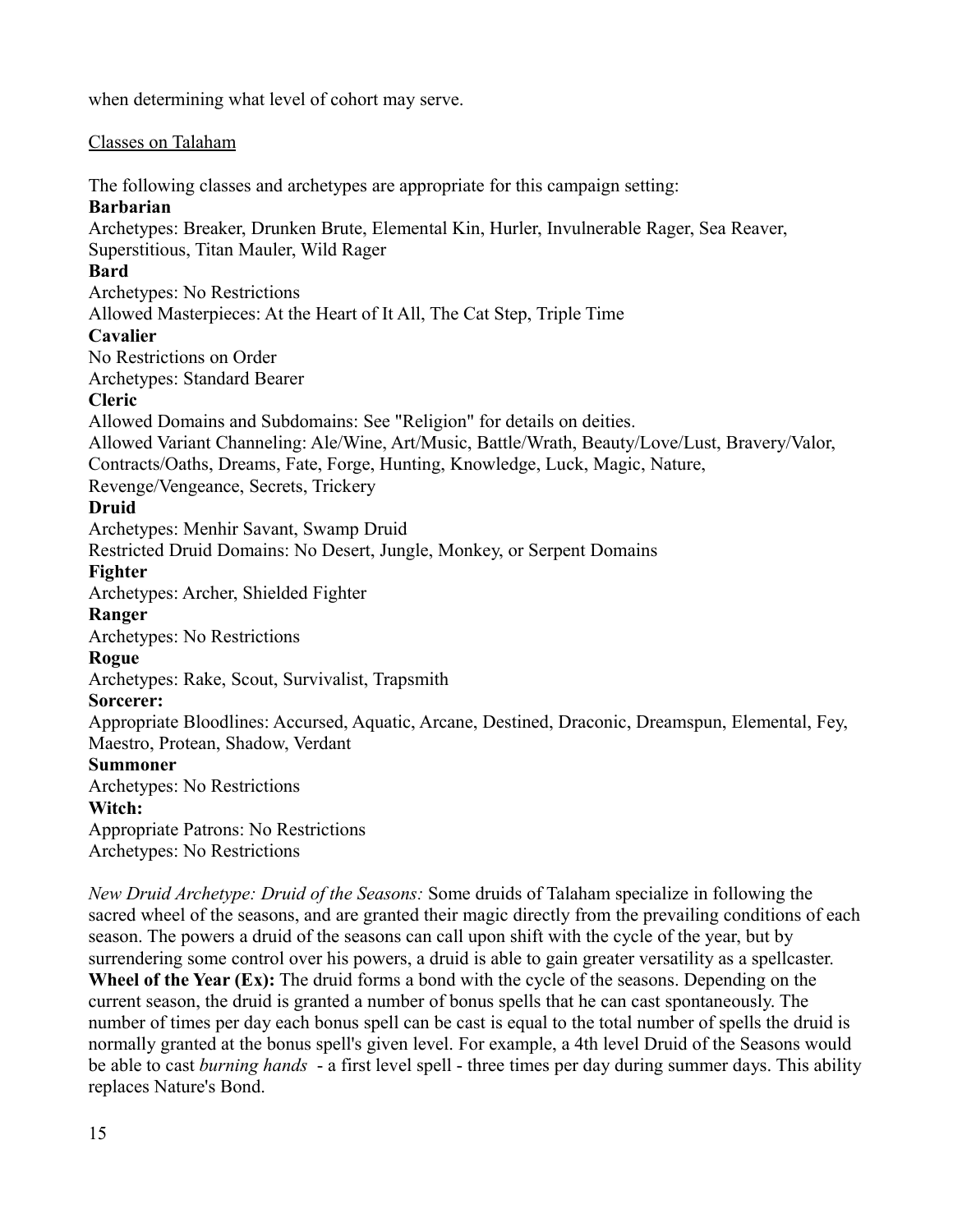Spring: (1) *entangle* (2) *speak with plants* (3) *command plants* (4) *commune with nature* (5) *plant shape 1* (6) *plant shape 2* (7) *waves of ecstasy (Ultimate Magic)* (8) *irresistible dance* (9) *world wave (Advanced Player's Guide)*

 Summer: (1) *burning hands* (2) *flaming sphere* (3) *flame arrow*(4) *fire trap* (5) *song of discord* (6) *sirocco (Advanced Players' Guide)* (7) *delayed blast fireball* (8) *sunburst* (9) *fiery body (Advanced Player's Guide)*

Autumn: (1) *cause fear* (2) *whispering wind* (3) *fly* (4) *fear* (5) *nightmare* (6) *shadow walk* (7) *shadow conjuration, greater* (8) *horrid wilting* (9) *shades*

Winter: (1) *obscuring mist* (2) *fog cloud* (3) *sleet storm* (4) *ice storm* (5) *cone of cold* (6) *freezing sphere* (7) *control weather* (8) *polar ray* (9) *polar midnight (Ultimate Magic)*

#### The Classes on Talaham

**Barbarians:** Talaham has many regions of untouched wilderness where individual wildmen and even whole tribal societies can thrive. The days before the discovery of metal are not that far gone. Some of the oldest elves currently living still remember them. Barbarians are most common among the druidic chiefdoms of Mhorvian and the warrior clans of Bonalbrun.

**Bards:** On Talaham, it is the bard rather than the wizard who commands the most powerful magic. Every town and hamlet has its local minstrel, while the courts of kings pay enormous fortunes for ballads in their honor. The most powerful bards are as famous as royalty themselves. Some are honorary dukes with their own lands and serfs. Others are the grand masters of entire musical academies with students and journeymen who practice, copy, and disseminate their compositions.

Bards have a unique relationship with Faerie, one that even an enchantress can't match. Of all mortals, it is bards the fey consider equals. From a stray pixie to one of the Lords Immortal, a bard is seen as a kindred spirit on a deeper level than even one of the sidhe.

**Cavaliers:** Knights command an enormous amount of political power and respect on Talaham. They hold equal legal status with an earl or other minor aristocracy, and their testimony is legally admissible as evidence in a trial. A knight's conduct reflects upon his lord and upon the order to which he belongs. Aralynne, Cyrthraia, and Galadir have the strongest knightly traditions. Knights of Cyrthraia are especially held to their aristocratic status.

**Clerics:** Not every priest can channel the gods' power. Those that cater to the spiritual needs of a congregation must make do with their personal virtues and what signs the gods send. At most, an especially pious priest might be granted the ability to create minor miracles on par with the spells of an adept. The true miracle-workers - those who can heal the sick and injured with a touch or call souls back from the gates of Athmar's grim fortress - are much rarer. True clerics are only able to command such power because they have divine blood in their veins. They represent the mortal children of divine unions. Talaham has many legends about the gods walking the mortal world and Faerie in disguise to observe and pass judgment. In some cases, an encounter with an extraordinary mortal can move the god to love them, and bless them with a child. Talahamese clerics have little choice in the god they serve, but in most cases, the divine parent of an individual cleric is the god they would have chosen to serve anyway. But clerics are only human, and sometimes fall from grace or lose their faith. Fallen clerics are disowned by their divine parent, becoming ordinary mortals. Clerics who convert to serve another god also lose the right to channel divine power, becoming ordiary priests with no magic to call upon. **Druids:** Druids are regarded as living bridges between the worlds of civilization and wilderness and between mortal and Faerie. Born in one world, but serving another. Some druids are born and raised in cities, and may even come from wealthy backgrounds. But they forsake their worldly blessings for a more primal life. Others are born to tribes deep in the wilderness or even raised by Animal Folk parents, and act as the voice of nature when dealing with visitors from civilization. Still others have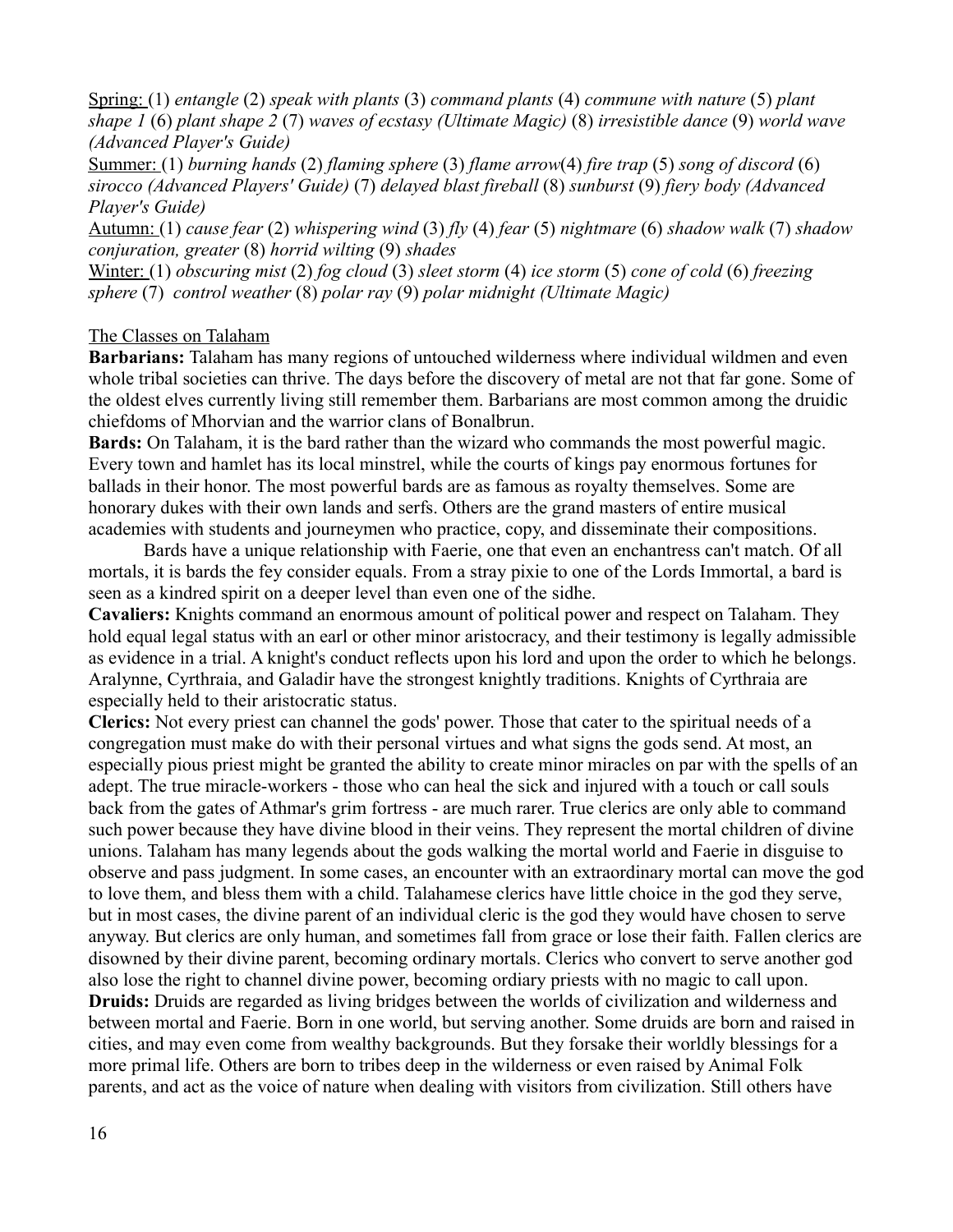even stranger backgrounds, growing up on the other side of the mirror in the borderlands of Faerie, with access to strange magic as a result.

**Enchantresses:** Enchantresses are mortals who explore the ways of Faerie in order to learn its secrets. As such, they are typically far removed from ordinary society. They live alone or with an apprentice close to a local trod and make frequent sojourns deep into Faerie, gleaning what they need or desire from the pacts that they forge there.

**Fighters: Talahamese** fighters come from almost any background. They may be formally trained soldiers, self-taught sell-swords, the squires of knights, or common thugs. Most fighters come from urban backgrounds and live in cities. Others make their home within the barracks of a castle. Mhorvian is the only kingdom without a large presence of fighters in some fashion.

**Rangers:** Rangers fulfill a wide variety of roles. Elven rangers patrol the border of mystical Yandalanvar on Inellan Mathavon. Shapeshifting primal sidhe stalk prey in and out of Faerie within the dark woods of Mhorvian. Urban rangers hunt down wanted men through the sprawling sewers of Teraunios in Galadir. They may be part of a royal hunting party, the scout for an army. a master huntsman, or just someone who prefers the company of Animal Folk to his own kind and has learned to live off the land.

**Rogues:** Rogues are most numerous in Cyrthraia and Galadir. Indeed, the city of Jublane in Cyrthraia is practically run by them. Rogues of the more rural kingdoms adapt themselves to the roles of highwaymen and forest outlaws. True cities are uncommon, so competition between local established rogues can be fierce enough that local rogues will band together to keep out interlopers.

The presence of rogues give cities a reputation for being untrustworthy places amongst the common people. Visitors to cities are more on their guard than they might otherwise be. Most are always armed or escorted. Rogues who become too brazen will find even common farmers and workmen uniting together to stop them rather than relying on law enforcement, and even a simple farmhouse may be watched over by a guard dog fully capable of speech, thought, and memory who can testify against a thief.

**Sorcerers:** The sidhe were born from the union between a mortal and a Fae, but there are other, lesser denizens of Faerie who sometimes dally with mortals as well. The result is a sorcerer.

Talaham has sorcerers, but the idea of wizardry is still in its infancy. The arcane schools of magic were only codified within the last 100 years. Magic in general is still regarded as an art with no systematic learning process or standardized theory.

When a child is discovered to be a sorcerer, they must be taken to the mage palace of Caer Ebyl in Cyrthraia where they are apprenticed to a master until they reach journeyman status and have enough discipline to be trusted to control their magic.

Those who do not or cannot make this pilgrimage must learn to control their powers on their own as best they can. Common folk often mistake them for witches and hunt them down, or they may flee deep into Faerie in search of their inhuman parent, never to be seen again.

**Summoners:** Faerie holds many strange creatures who have a fascination for mortals. Besides the Lords Immortal and the lower denizens of the plane, there are also small, shapeless beings called "dreamlets." They live as mayflies - born from the stuff of mortal dreams to cavort with their dreamers' sleeping souls only to die when the dreamer reawakens.

However, sometimes the dream becomes vivid enough to be lucid, making it possible for a bond to form between the dreamer and her dreamlet strong enough to save its life and allow the dreamlet to enter the waking world. Such an event changes the dreamlet into an eilodon, and a new summoner is created.

Witches: A witch's patron is a powerful alien being who rules one of the many ever-shifting regions of Faerie, able to shape the very landscape to their whims. Less than gods, but greater than all other fey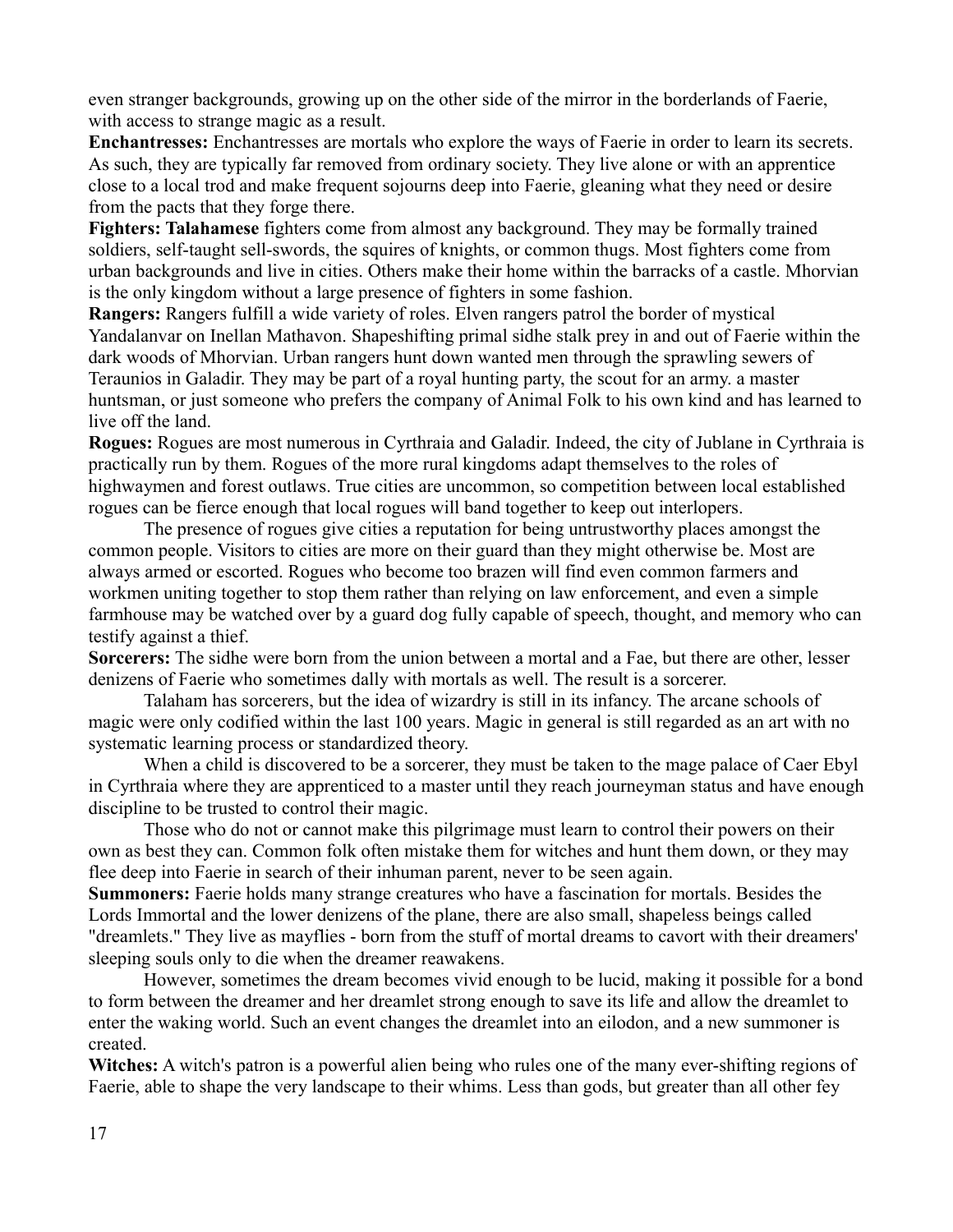creatures, these Lords Immortal are the living embodiments of the powers they impart to the witch.

A witch's familiar is not truly a living creature. It is a small mote of pure magic placed within an intricately stitched-together container made to resemble flesh and blood to serve the patron as its instructor, emissary, and spy upon a mortal who has entered into its service. If the patron becomes displeased, it is the familiar that metes out its punishment. Lords Immortal are covetous, jealous beings. A witch who dares to try forsaking her pact to pursue a different class must first confront and survive the wrath of her patron.

## **New Base Class: The Enchantress**

The Land of Faerie is the ultimate source of all magic. Enchantresses are spellcasters who draw directly upon the power of Faerie to beguile their foes. They can summon forth allies from Faerie to their aid, weave glamours to fool their enemies, and gaze into the future. Enchantresses also have a unique, secret lore about the True Names for things, and by invoking such Names and other Words of Power, they gain command over the world around them and all things within it.

**Role:** Enchantresses live alone, in secluded isolation typically in areas which straddle the border between worlds. There they are visited by mortal and fae alike and grant favors upon those they find worthy. While not a requirement, most enchantresses are female.

#### **Hit Die:** d6 **Class Skills**

The enchantress's class skills are Appraise (Int), Bluff (Cha), Diplomacy (Cha) Disguise (Cha), Escape Artist (Dex), Handle Animal (Cha), Heal (Wis), Knowledge: Arcana, History, Local, Nature, the Planes (Int), Linguistics (Int), Perception (Wis), Sense Motive (Wis), and Spellcraft (Int). **Skill Ranks Per Level:** 3+Int Modifier

(To access Table 1-1, go to: http://www.pdf-archive.com/2013/12/30/enchantress-table/ )

## Class Features

The following are the class features of the enchantress.

**Weapon and Armor Proficiency:** Enchantresses are proficient with the dagger, sickle, quarterstaff, and spear. They are not proficient with any type of armor or shield. Armor interferes with an enchantress's gestures, which can cause her spells with somatic components to fail (see Arcane Spells and Armor on page 83 of the *Pathfinder RPG Core Rulebook*).

**Spells** An enchantress casts arcane spells drawn from the enchantress spell list (see pages 28-29 ). An enchantress must choose and prepare her spells ahead of time. To learn or cast a spell, an enchantress must have a Charisma score equal to at least  $10 +$  the spell level. The Difficulty Class for a saving throw against an enchantress's spell is  $10 +$  the spell level  $+$  the enchantress's Charisma modifier. An enchantress can cast only a certain number of spells of each spell level per day. Her base daily spell allotment is given on Table 1-1. In addition, she receives bonus spells per day if she has a high Charisma score (see Table 1–3 of the *Pathfinder RPG Core Rulebook*). An enchantress may know any number of spells. She must choose and prepare her spells ahead of time by getting 8 hours of sleep in order to reconnect with Faerie through her dreams. While dreaming, the enchantress decides which spells to prepare.

**Cantrips:** Enchantresses can prepare a number of cantrips, or 0-level spells, each day, as noted on Table 1-1 under "Spells per Day." These spells are cast like any other spell, but they are not expended when cast and may be used again. Cantrips prepared using other spell slots, due to metamagic feats for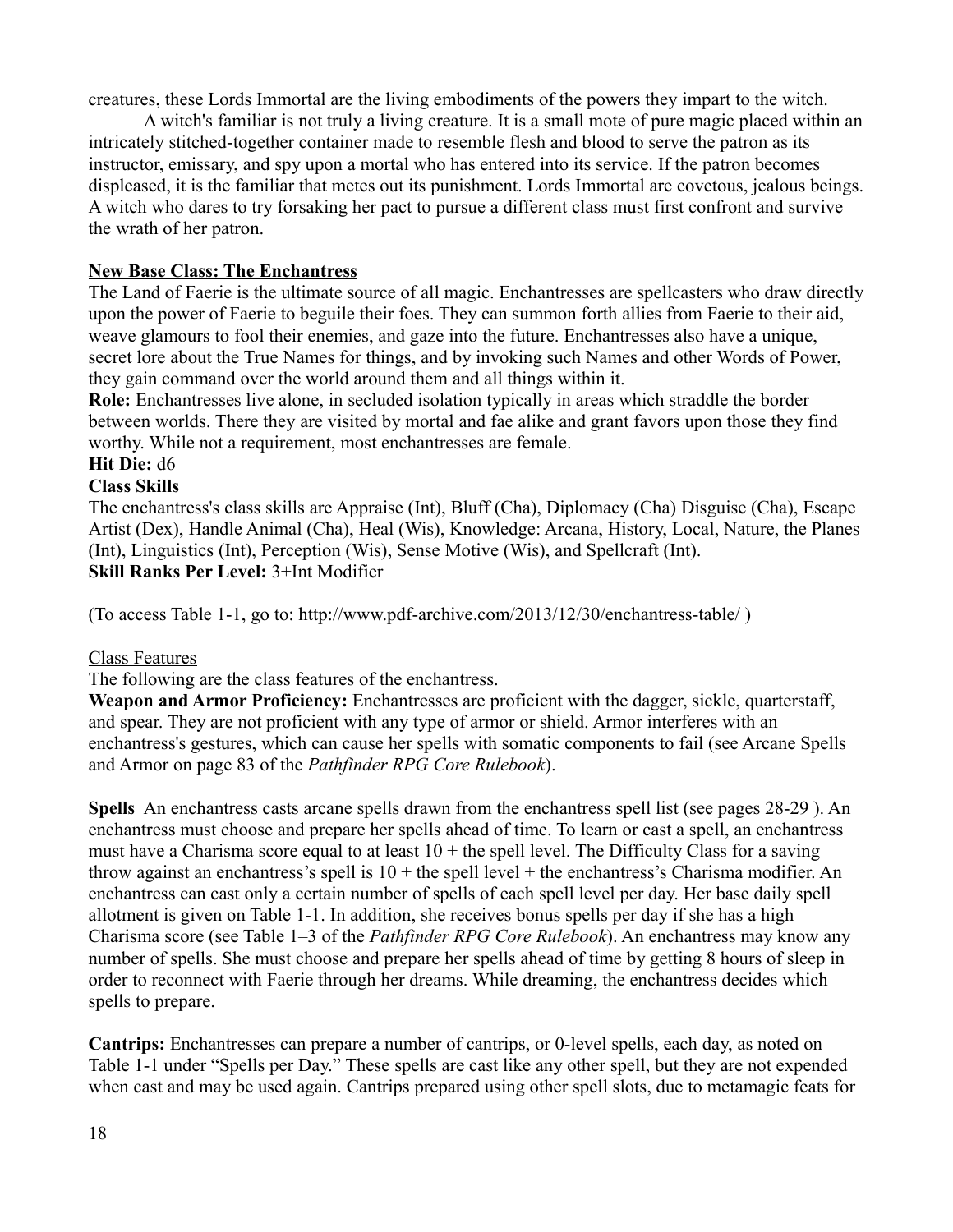example, are expended normally.

**Spontaneous Casting**: An enchantress can channel stored spell energy into enchantment spells that she hasn't prepared ahead of time. She can "lose" a prepared spell in order to cast any spell of the enchantment school of the same level or lower.

**Spell Immunity:** An enchantress is immune to mind-affecting spells or spell-like abilities.

**Spell Weaving (Su):** Beginning at 2nd level, the enchantress can attempt to weave a spell she has prepared into a more innocuous action, such as verbally persuading an angry mob or trying to calm a panicked horse. The actions and words involved in performing the act substitute for the verbal and somatic components of the spell. This ability can be applied to any Charisma-based skill check. To weave the spell into the check, the enchantress chooses which spell she is attempting to cast and then makes the skill check as normal. The DC for the skill check is increased according to the level of the spell (+1 DC for a 1st level spell, +2 for a 2nd level spell, etc). In addition, the difficulty of weaving a spell this way takes its toll on an enchantress's concentration, making more advanced spells more difficult to weave. The level of the spell to be woven is therefore considered one higher when attempting to spell weave. Apply this rule before determining the increase to the skill check's DC.

**Words of Power:** Enchantresses learn a number of secret mystical Words that are tied to the very creation of the world. These Words affect the world around them in temporary, but powerfully fundamental ways. The enchantress learns her first Word of Power at 3rd level and gains a new Word every third level. Unless otherwise noted, the enchantress can specify any target she can personally discern when casting a Word. Different Words can be combined into *wordspells* in order to stack their effects. Each Word can be used once per day. Casting a Word only requires the enchantress to speak it aloud, and thus it is a free action. If a Word is used against a living target, the target may be entitled to a saving throw against the enchantress's spell save DC (a Word's spell level is equal to the minimum class level required to use it). If a save against a Word is successful, the Word's use is wasted and the target cannot be affected by any other wordspells for 24 hours. Words of Power are not spells and thus cannot be affected by metamagic feats or magic such as counterspelling attempts. Unless otherwise specified, the effects of a wordspell last as long as the enchantress successfully maintains her concentration. If the enchantress's concentration is broken - by being attacked, for example - her current wordspell immediately ends. The maximum number of Words an enchantress can maintain in a single wordspell is equal to her Constitution modifier. Identical effects generated by the wordspells of multiple enchantresses upon the same target do not stack.

**Counterspelling Words of Power**: If an enchantress is attempting to counter another wordspell, she can make a Spellcraft skill check as normal to identify the Words as they are being invoked and then invoke identical Words to counter them. This means that the opposing enchantress must know all the Words being invoked and either have an identical Word or an appropriate Word with a dispelling effect. If the wordspell contains multiple Words, but the opposing enchantress only knows one of the Words, the opposing enchantress can still attempt to counter the wordspell, but this functions as if using *dispel magic* upon a normal spell and does not guarantee success. The opposing enchantress must make a dispel check to counter the wordspell. She must still expend a wordspell at the same level or higher containing at least one Word of the wordspell to be countered.

## Types of Words of Power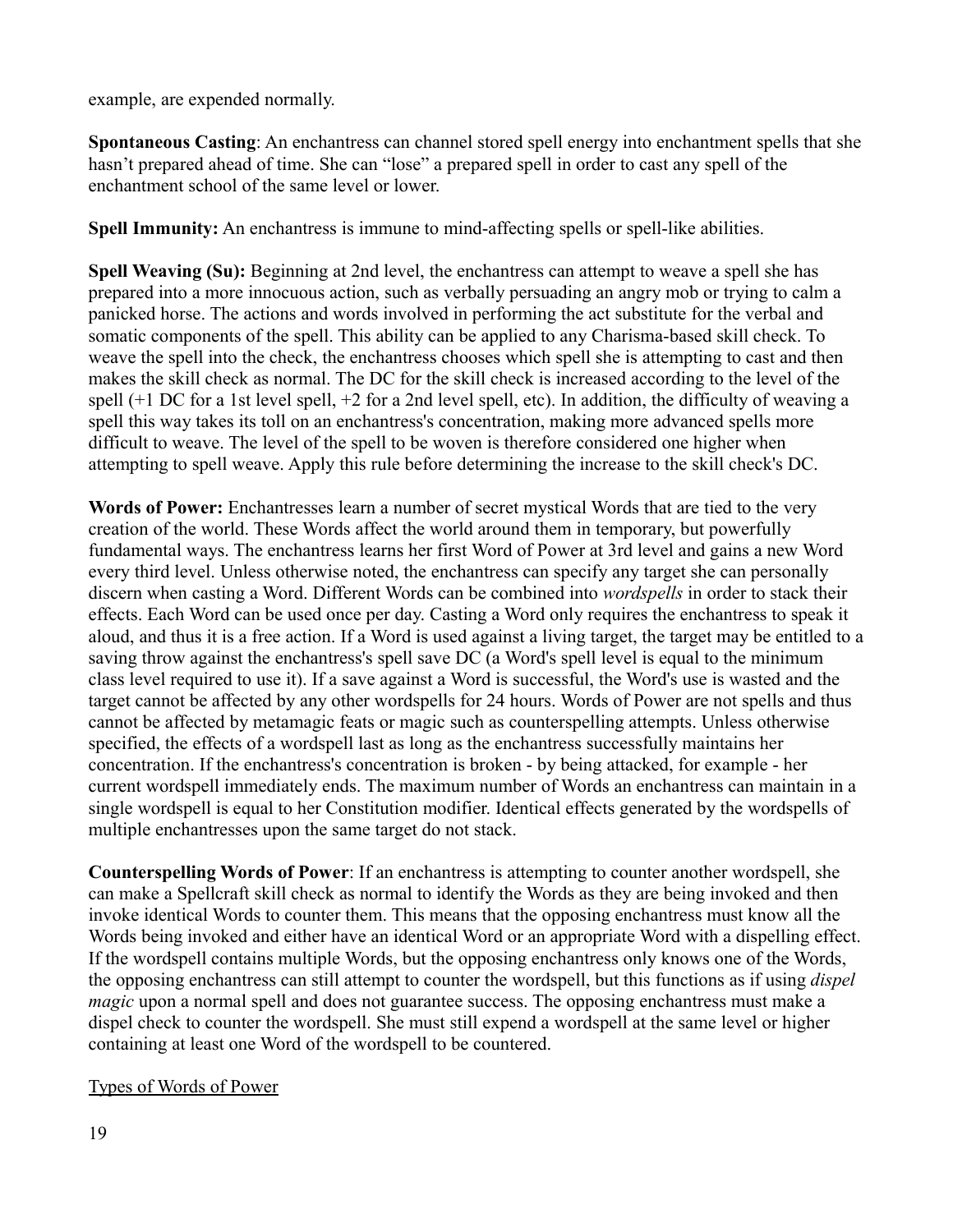**Target Word:** These Words name a specific range, a form of manifestation, or the targets to be affected. Wordspells can never contain more than one target Word. If the enchantress designates an area, the Word effects all valid targets in the area defined by the target word. It does not differentiate between friend and foe.

Words of Power are normally cast with a target of self or a single designated target within the enchantress's line of sight. Target Words replace the target of another Word with the target specified in by the Target Word. For example, if an enchantress casts "Forbid" as normal, she might target herself so that a horde of goblins cannot approach her. However, by casting "Barrier Forbid", she changes the target into an area of the terrain instead, thereby allowing her to protect her fellow party members as well.

*Barrier:* A wordspell using this Word creates a 10 ft by 10 foot barrier in a shape designated by the enchantress, centered on any location the enchantress can see. Creatures touching or passing through the barrier are subject to its effects. Creatures are not inhibited from passing through the barrier unless otherwise noted under a different Word's effects. Creatures occupying a space within the barrier as it forms are subject to its effects. The barrier's thickness is determined by the enchantress, but can never be thicker in feet than 5x her Charisma modifier. The enchantress must be at least 6th level before learning this Word.

*Burst:* A wordspell using this Word affects everything in a burst radius equal to the enchantress's Charisma modifier x10ft, centered on any space the enchantress can see.

*Cone:* A wordspell using this Word affects everything in a cone shaped burst. The range of the burst is equal to the enchantress's Charisma modifier x10 ft.

*Line:* A wordspell using this Word affects everything in a straight line, starting at a point the enchantress can see. The range of the line is equal to the enchantress's Charisma modifier x 10 ft.

*Named:* A wordspell using this Word affects only the target specifically named. To affect a named target, the enchantress must know the target's real, given birth name and must either be able to see the target or possess an item that belongs to the target. Use of aliases, false names, titles or names altered by marriage cause the wordspell to fail. Casting this Word via an item requires that item be of some significance to the target: the target's True Name, the familiar of a spellcaster; a piece of the target's hair, blood, sweat or spit; a family heirloom; or a unique object of masterwork quality created by the target are the only valid options.

**Meta Word:** Meta words modify the effects of Words of Power, spells, spell-like abilities, or the triggered powers of magic items and traps. A wordspell can contain more than one meta Word, even if such effects would normally contradict each other. Once the targeted effect ends, the meta word ends as well. In the case of permanent or constantly active magical effects, the enchantress must concentrate to maintain the power of the Word she casts.

*Boost:* The numerical effects of the target are increased, as if under the effects of the Empower Spell metamagic feat.

*Distant:* This Word increases the target's range. If the target is a close range effect, it increases to medium (100 ft +10 ft/level). If the target is a medium range effect, it increases to long (400 ft +40)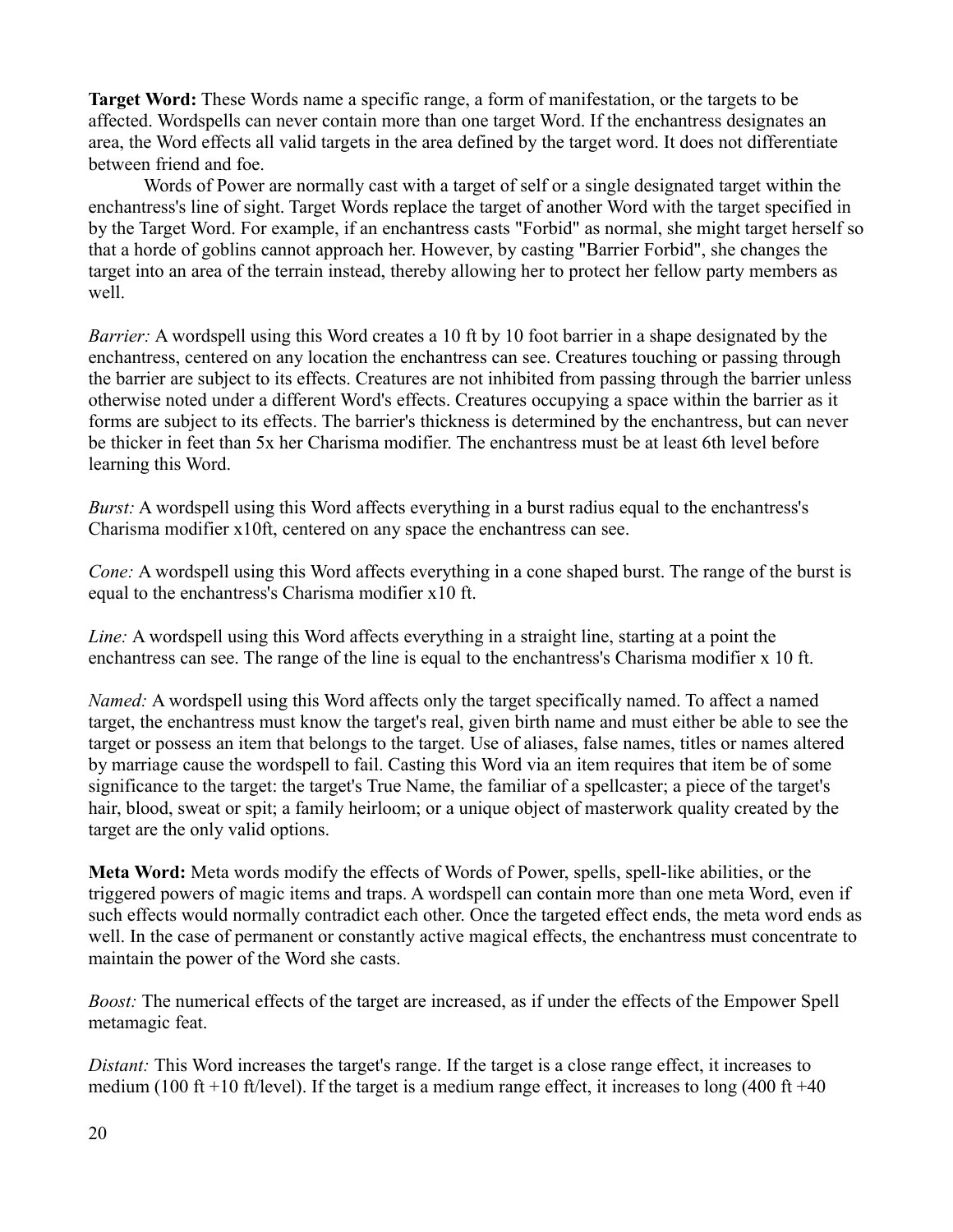ft/level). This Word has no effect on targets with a ranged effect other than close or medium.

*Irresistible:* The magical power of the target becomes especially hard to avoid. All saving throws made against the target's effects must be rolled twice, and the worse result taken. The enchantress must be at least 9th level before learning this Word.

*Lengthy:* The magical power of the target lasts longer, as if under the effects of the Extend Spell metamagic feat.

*Malicious:* This Word alters the saving throw type called for to resist the target's effects. The enchantress decides which saving throw - Fortitude, Reflex, or Will - the target must now roll to resist. The enchantress must be at least 12th level before learning this Word.

*Penetrating:* The controller of the targeted magic may roll twice to overcome the effects of spell resistance and take the better result. The enchantress must be at lest 9th level before learning this Word.

*Shrouded:* The magical power of the target is disguised, increasing the DC of all rolls made to detect or counter its effects. The DC for such a roll becomes equal to that of the saving throw for the enchantress's highest possible spell slot.

*Simple:* The spell targeted by this Word can be used without the need for one of its usual components material, somatic, or verbal as if under the effects of the Eschew Materials, Silent Spell, or Still Spell feat. The enchantress must chose which effect this Word grants when invoking it.

**Effect Word:** Effect Words determine the overall outcome of the wordspell. A wordspell can contain more than one different effect Word - even if such effects would normally counteract each other - but cannot contain more than one effect listed under the same Word. The enchantress must specify the exact results of the effect Word she wishes to invoke, as described below. The results of all effect Words used in the wordspell happen in the order in which the enchantress specifies when the wordspell is first cast.

*Acquire:* This Word adjusts the strands of Fate so that specific items or events come into contact with each other.

- *Acquire Direction:* The exact location of the enchantress becomes a fixed point. For the duration of the wordspell, the enchantress always knows the direction and distance to the point where this wordspell was cast. If this Word is cast again, the original casting immediately ends. This effect does not instruct the caster on how to reach the point, but rather merely indicates the direction to the point, even if that direction leads through solid objects and other hazards.
- *Acquire Friend or Foe:* The target of the wordspell must move toward the caster as quickly and directly as possible, provoking attacks of opportunity as normal. The target avoids obvious hazards, such as fire, pits, or traps that it is aware of (other creatures do not count). The target can resist with a successful Will save. The enchantress must be at least 6th level to invoke this effect.
- *Acquire Language:* The target of the wordspell can read text written in one particular language, including the language of magic, or can speak one particular language in which another is conversing. For the duration, the target can read or speak that language as if fluent in it. If the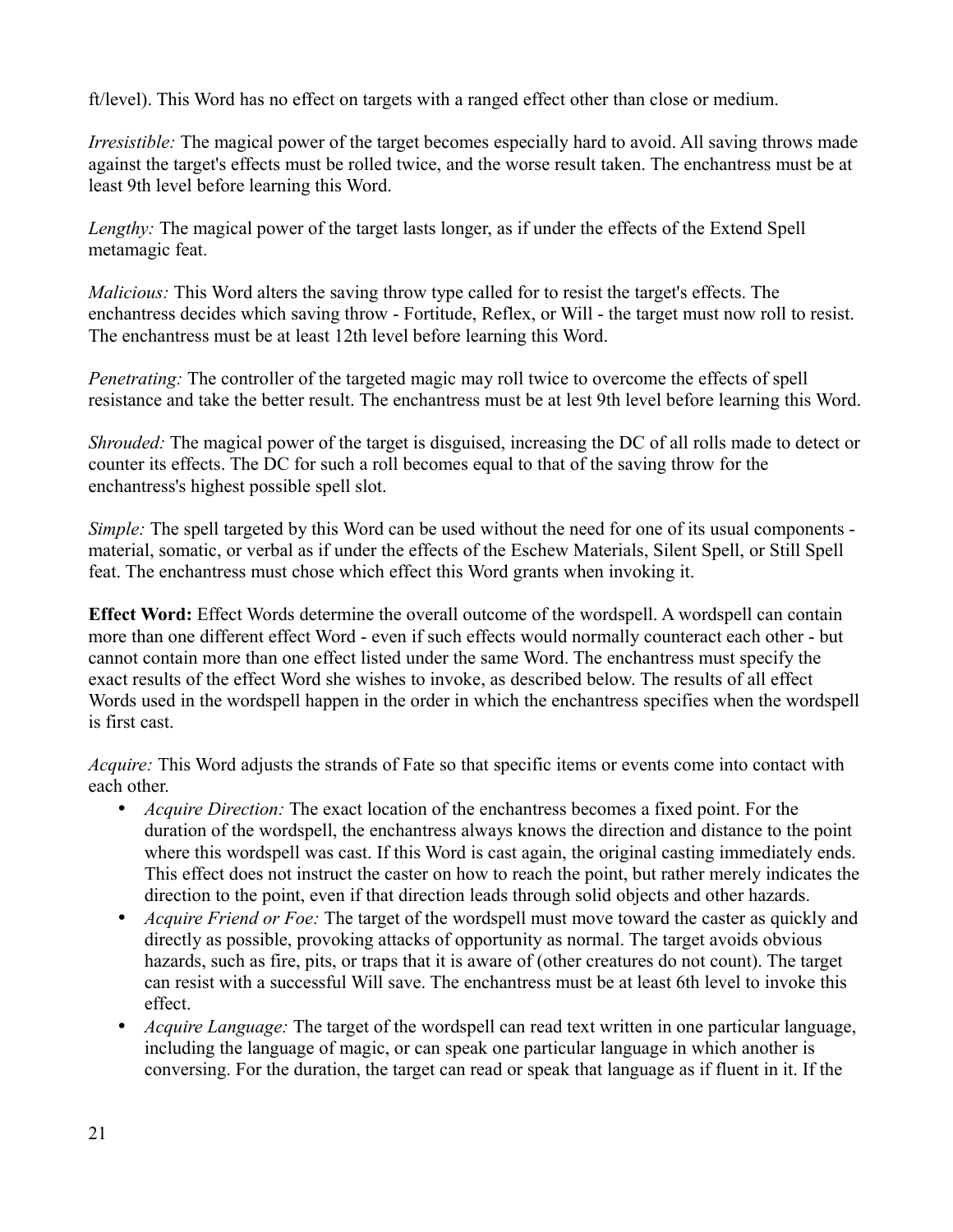caster chooses magic as the language, the target can decipher scrolls, glyphs, and other magic writing without triggering them. a wordspell with this effect automatically imparts the ability to determine what a given language is based on its appearance or sound. The enchantress must be at least 6th level to invoke this effect.

- *Acquire Magic:* The enchantress can target a spellcaster to steal spells from the target and add them to her list of spells for the day. Once the wordspell is cast, the enchantress can steal a prepared spell or a spell known from another creature with a touch attack as a standard action for as long as she concentrates on maintaining the wordspell. The target receives a Will save (DC 10+1/2 the enchantress's level+the enchantress's Cha bonus) to negate the effect on each attempt. The spell stolen is random, but it is always of the highest level the enchantress can cast, if possible. The target loses the prepared spell or spell known, and the enchantress adds it to her list of spells for the day. She retains these spells even after the wordspell ends until they are cast or until she prepares new spells at the start of a new day, after which all stolen spells are lost. Spells stolen this way cannot be lost in favor of a spontaneous enchantment spell. Spells stolen with effects dependent on caster level are cast at if by a spellcaster of the lowest possible who could cast the spell. The enchantress cannot have more spells than she is normally allowed to cast per day. If necessary, she must sacrifice one of the spells she has prepared in favor of the stolen spell. The enchantress must be at least 15th level to invoke this effect.
- *Acquire Servants:* Summons a creature to do the enchantress's bidding. This creature attacks her opponents to the best of its ability each turn if able. If she can communicate with the creature, she can direct its attacks or instruct it to perform other actions. A wordspell with this effect Word summons one creature from Table 10–1 on pages 351–352 of the *Core Rulebook* from the 1st-level list that is appropriate to the current area (unless Boosted). A summoned creature cannot summon or conjure other creatures, nor can its use teleportation or planar travel abilities. Creatures summoned using Acquire cannot use spells or spell-like abilities with expensive material components. If the enchantress combines this Word with any other effect Words, the summoned creature is the only target for these Words. If the target Word is Boosted, a wordspell with Acquire summons  $1d4+1$  of the chosen creatures.
- *Acquire Sight:* Allows the enchantress to see invisible creatures and objects. The enchantress can sense that the objects and creatures are hidden in this way, but she can still see them normally. The enchantress can see through illusions, see the true form of polymorphed creatures and objects, and locate creatures protected by spells and effects that grant concealment. The enchantress must be at least 9th level to invoke this effect.
- *Acquire Thoughts:* Allows the enchantress to detect the surface thoughts of one creature she can see.. The enchantress must be otherwise aware of the creature to focus on it. A Will save prevents the enchantress from reading the creature's thoughts with Acquire for the duration of the wordspell. If the target has an Intelligence score at least 10 higher than the enchantress and it makes its Will save, it can instead read the surface thoughts of the enchantress for the duration of the wordspell with Acquire, while the enchantress receives no insight. Each round, the enchantress can focus on a new creature if she desires.
- *Acquire Time:* The target of the wordspell can take one additional move action each turn. This move action can come before, after, or between other actions, but not during a full-round action. If the target takes a full-attack action, it can, instead of taking an extra move action, make one additional attack at its highest attack. The enchantress must be at least 12th level to invoke this effect.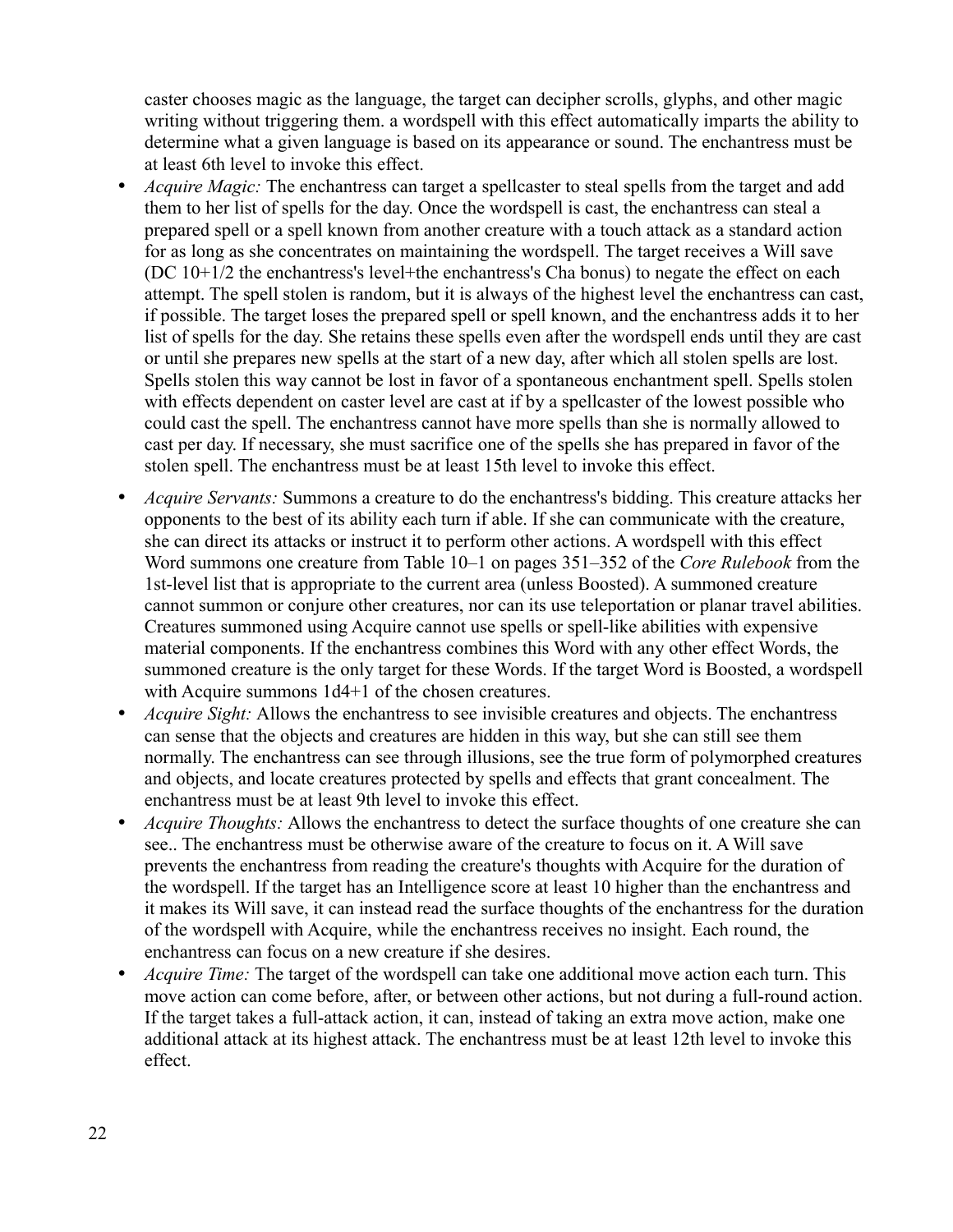*Entwine:* This Word allows two effects or conditions to occur simultaneously. The enchantress must be at least 6th level to learn Entwine.

- *Entwine Life and Death:* Targets the corpses of dead creatures the enchantress can see. These creatures rise as either skeletons or zombies, as decided by the enchantress. These undead follow the enchantress's commands to the best of their limited ability. They remain undead creatures until destroyed. The enchantress can create at most 2 Hit Dice worth of undead per caster level with each casting of a wordspell with Entwine. The enchantress can control no more than 4 HD per caster level of undead creatures. If additional undead are created, the enchantress chooses which undead to lose control of to get back under the limit. The enchantress must be at least 6th level to invoke this effect.
- *Entwine Magic:* The target of the wordspell can loose one prepared spell to cast two spells who's total level is equal to or less than the lost spell simultaneously. These spells must be ones the target has already prepared and cannot be lost in favor of any spontaneous spell the spellcaster could normally use. The enchantress must be at least 12th level to invoke this effect.
- *Entwine Mortal and Faerie:* The wordspell creates a temporary trod. While this trod is open, creatures, spells, effects, and objects from either plane can freely pass between the planes through the trod, which takes a form specified by the enchantress. The enchantress cannot control the destination on the opposite side. The enchantress must be at least 15th level to invoke this effect.
- *Entwine Near and Far:* The wordspell teleports a willing target or an object the enchantress can see to another location within line of sight of the enchantress. The enchantress must be at least 12th level to invoke this effect.
- *Entwine Souls:* For the duration of the wordspell, the enchantress creates a bond between herself and another creature. Each round at the start of the enchantress's turn, if the bonded creature is wounded for 5 or more hit points below its maximum hit points, it heals 5 hit points and the enchantress takes 5 hit points of damage. The enchantress can have only one bond active at a time. If the bonded creature or the enchantress dies, the other party of the bond dies as well unless it makes a Fortitude save in order to fall unconscious at -1 hit points instead. The target of the bond can negate this effect with a Will save, and receives another Will save to free itself at the start of each of its subsequent turns. The enchantress must be at least 9th level to invoke this effect.
- *Entwine Space:* The wordspell teleports a willing target or object along with the enchantress to another location on the same plane of existence. The destination must be a place she has visited in the past. The enchantress must be at least 15th level to invoke this effect.
- *Entwine Targets:* The enchantress may cast spells with a target of "you" on the target of Entwine (as a touch spell) as well as on herself. The enchantress may cast spells on the target even if the spells do not normally affect creatures of the target's type (i.e. magical beast). The target of Entwine can negate this effect with a Will save, and receives another Will save at the start of each of its subsequent turns. The enchantress must be at least 6th level to invoke this effect.

*Forbid:* This Word blocks some aspect of reality from interacting with its surroundings as it normally would. Note that this Word can also be cast to counter another enchantress's wordspell.

• *Forbid Alignment:* The target is protected from a specified alignment chosen at the time of wordspell. So long as the wordspell is active, the target receives a  $+2$  deflection bonus to AC against attacks made from creatures of that alignment and a +2 resistance bonus on saving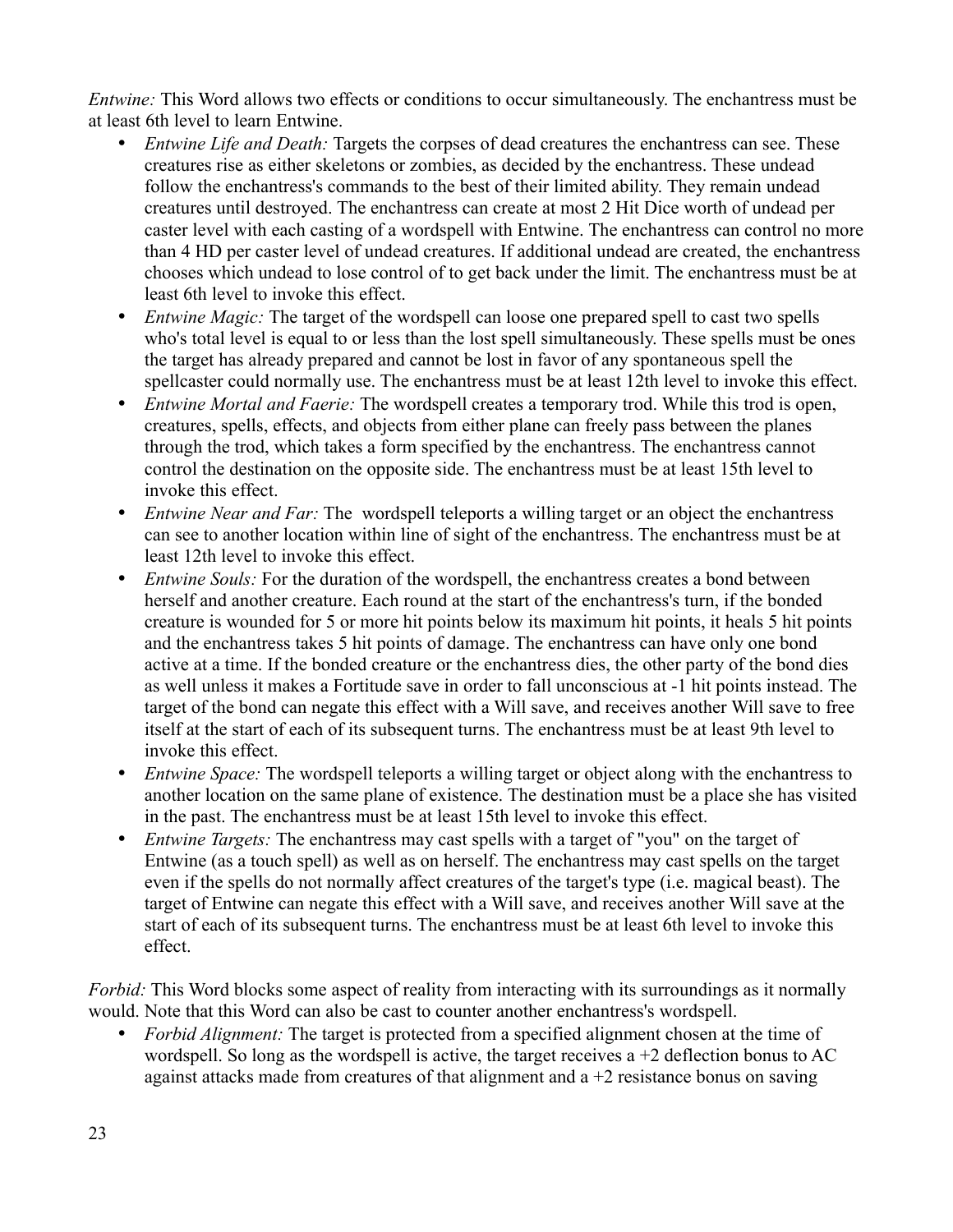throws made against spells or magical effects from creatures of that alignment.

- *Forbid Death:* The target automatically stabilizes if brought below 0 hit points and remains at -9 hit points even if the target has sustained enough damage to slay it. Unless its hit points increase during the duration of the wordspell, the target dies once the wordspell ends. The enchantress must be at least 15th level to invoke this effect.
- *Forbid Energy:* The target gains immunity to one energy type (acid, cold, electricity, fire, or sonic), chosen at the time of wordspell. The target still suffers any other side effects that might accompany the energy damage. The enchantress must be at least 9th level to invoke this effect.
- *Forbid Energy Drain:* The target cannot gain any negative levels while the wordspell persists, but any existing before the wordspell is cast remain. The enchantress must be at least 9th level to invoke this effect.
- *Forbid Entrance:* Causes one unattended object to close, such as a door, chest, or book. The object is also magically locked, even if it does not possess a lock. Defeating the lock requires a Disable Device check with a DC equal to the enchantress's spell save DC.
- *Forbid Light:* The wordspell obscures all sight, including darkvision, beyond 5 feet from the enchantress, as the *deeper darkness* spell. Creatures 5 feet away have concealment, whereas creatures farther than 5 feet away have total concealment.
- *Forbid Magic:* The target of the wordspell gains SR 25 against spells. The enchantress must be at least 12th level to invoke this effect.
- *Forbid Magic, Mass:* The wordspell creates an area up to 10 ft per caster level in size in which magic does not function. All magical effects - including wordspells- are suppressed while inside the area. As a result, this Word cannot be combined with other effect Words. Magic effects cannot cross through the area. Time spent within the field counts against the duration of the suppressed effects. Summoned and incorporeal creatures cannot enter the area and are immediately forced to the nearest edge if inside the area when it forms. Objects still maintain their function while in the area, so a sword still cuts, even if it loses its magical properties. This effect cannot be invoked in Faerie. The enchantress must be at least 15th level to invoke this effect.
- *Forbid Movement:* The target cannot be approached or attacked by enemies without a Will save. The enchantress must be at least 9th level to invoke this effect.
- *Forbid Notice:* The targeted object, creature, or person of the wordspell becomes invisible. If the target attacks or otherwise takes an offensive action, the effect ends. The enchantress must be at least 6th level to invoke this effect.
- *Forbid Sight or Sound:* The wordspell's target becomes blinded or deafened, chosen at the time of the wordspell's casting. A successful Fortitude save negates this effect. Any creature that currently has 200 or more hit points will be unaffected. The enchantress must be at least 12th level to invoke this effect.

*Halt*: This Word stops some aspect of reality which is currently in motion.

- *Halt Creature:* The target of the wordspell stops moving and takes no other action on this turn, although it is not considered flat-footed or helpless. The target can negate this effect with a Fortitude save. The enchantress must be at least 9th level to invoke this effect.
- *Halt Foes:* The wordspell targets an area up to 10 ft per caster level in size. Creatures that attempt to pass through the area treat it as difficult terrain and must make a Strength check. Failure indicates that the creature cannot pass through the targeted area this round, but may try again in future rounds. The enchantress must be at least 6th level to invoke this effect.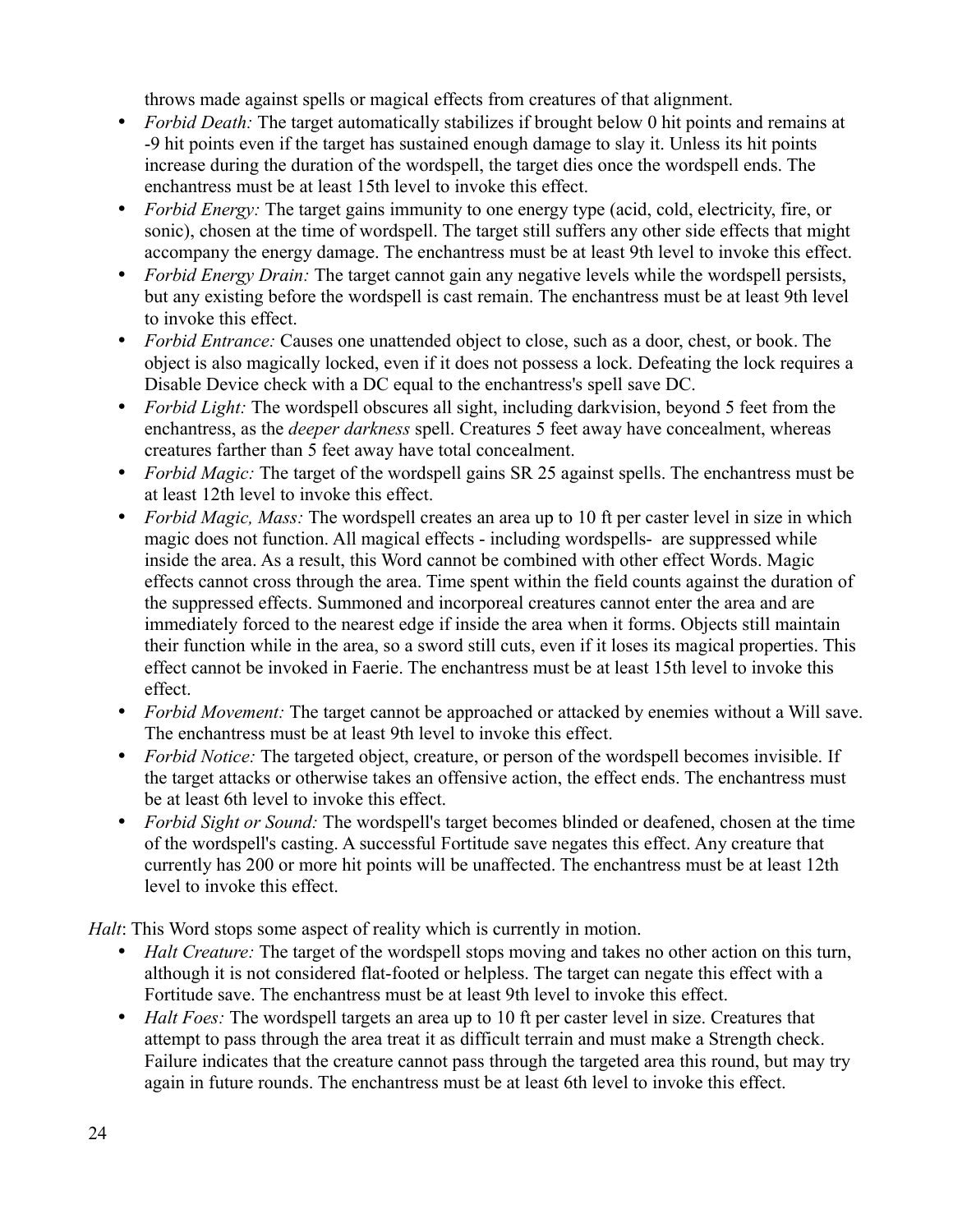- *Halt Gravity:* Stops the target from falling, as if under the effects of a *feather fall* spell.
- *Halt Grip:* The target of the wordspell immediately drops whatever it is holding and does not pick up anything else this round. It can otherwise act normally. Targets can resist with a successful Will save.
- *Halt Magic:* The enchantress unravels all of the magic effects affecting the target of the wordspell, including other wordspells. The enchantress must make a caster level check. The result of this check is compared to the caster level +11 of every spell affecting the target. If successful, that spell effect immediately ends. The target can make a Will saving throw. If successful, Halt only attempts to unmake the highest-level spell affecting the target. The enchantress must be at least 12th level to invoke this effect.
- *Halt Objects:* The targeted ranged weapon automatically misses, with the exception of large missiles, such as giant-thrown rocks and siege weapons. The enchantress must be at least 9th level to invoke this effect.
- *Halt Person:* The target of the wordspell becomes paralyzed and cannot move if it fails a Fortitude save. It is aware and can breathe normally, but cannot take any actions. At the end of each of the target's turns, it can attempt a new saving throw to end the effect. Flying creatures that rely on wings to fly fall, and swimmers cannot swim and may drown. The enchantress must be at least 12th level to invoke this effect.
- *Halt Suffering:* The target of the wordspell is cured of the shaken, sickened, or fatigued condition, chosen at the time the wordspell is cast. The enchantress must be at least 6th level to invoke this effect.
- *Halt Thoughts:* Causes a living creature to become stunned, whether or not the creature can hear the wordspell. The target can negate this effect with a successful Will save. Any creature that currently has 150 hit points or more is unaffected. The enchantress must be at least 6th level to invoke this effect.
- *Halt Time:* Time around the target of a wordspell comes to a stop, allowing the target to take 1d4 standard actions before time resumes. All other creatures and objects are immune to the target during these additional actions. Other creatures cannot even be targeted while time is stopped in this way. The target can cast spells and use items on his person at the time of the casting as normal. The enchantress must be at least 18th level to invoke this effect.

*Strengthen:* This Word increases the potency of some aspect of reality.

- *Strengthen Body or Mind:* The target of the wordspell receives an enhancement bonus to one ability score equal to the enchantress's base Charisma modifier, chosen at the time the wordspell is cast. The enchantress must be at least 12th level to invoke this effect.
- *Strengthen Energy:* Strengthen increases elemental/environmental damage in a specified area by a number of points equal to the enchantress's class level. The enchantress must be at least 9th level to invoke this effect.
- *Strengthen Hardness:* The target of the wordspell with receives an enhancement bonus to its AC equal to the enchantress's Charisma modifier. The enchantress must be at least 6th level to invoke this effect.
- *Strengthen Magic:* Strengthen causes a spell to be cast as if under the effects of the Maximize Spell metamagic feat. The caster of the targeted spell may make a Spellcraft check to negate this effect. This Word cannot be used to affect other Words of Power. The enchantress must be at least 9th level to invoke this effect.
- *Strengthen Resolve:* The target of the wordspell receives a bonus to all saving throws equal to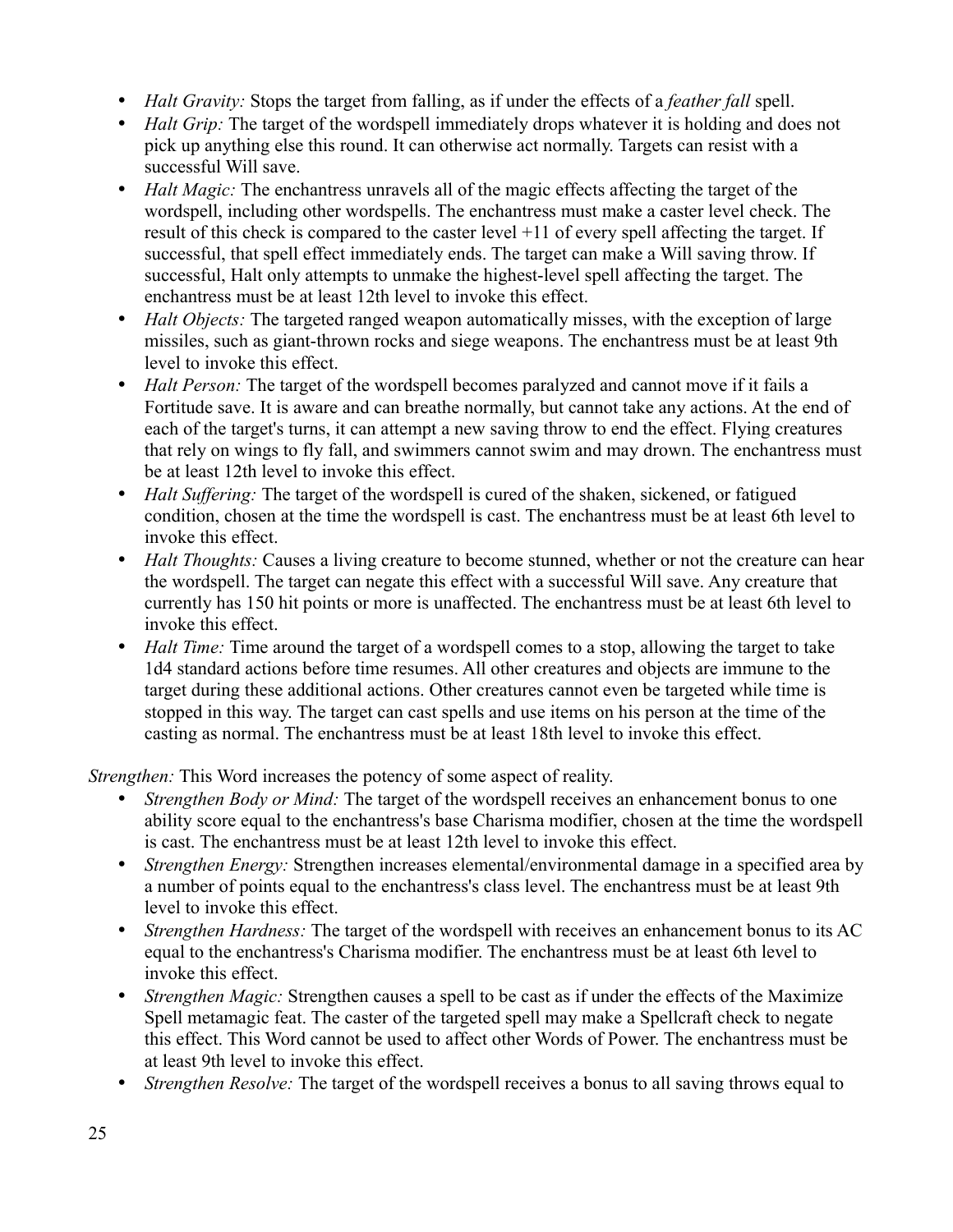$1/2$  the enchantress's caster level (to a maximum of  $+5$  at 10th level). In addition, the target receives a number of temporary hit points equal to its Hit Dice. These hit points are lost once the wordspell ends.

- *Strengthen Speed:* The target of the wordspell has its base land speed increase by 5 ft x the enchantress's Charisma modifier.
- *Strengthen Wounds:* If the target of the wordspell is wounded, it takes 1 additional hit point of bleed damage. This bleed damage increases by 1 additional point for every 3 caster levels the caster possesses. The enchantress must be at least 9th level to invoke this effect.

*Unmake:* This dreaded Word utterly destroys some aspect of reality forever. The enchantress must be at least 12th level to learn Unmake.

- *Unmake Life:* Slays one living or undead creature, whether or not the creature can hear the wordspell. Any creature that currently has 100 hit points or more is unaffected. The creature can resist with a successful Fortitude save to take 3d6+1 damage per caster level instead. Animal companions and eilodons use their owner's stats for the resistance roll or their own, whichever is higher. Creatures slain this way can only be resurrected by a *miracle* or *wish*. The enchantress must be at least 15th level to invoke this effect.
- *Unmake Magic:* Unmake permanently destroys all magic from within specified target. If used against an object, that object can never be made magical again. If used on a spellcaster, the spellcaster must succeed at a Will save or receive a number of negative levels equal to the enchantress's Charisma modifier. If used on a specific spell, the caster of the spell must succeed at a a caster level check. The result of this check is compared to the enchantress's caster level+Charisma modifier. If the check fails, the spell is permanently erased from the caster's list of spells per day or spells known. If used against a creature's spell-like ability, the creature makes a Will save instead or permanently loses the specified ability. The enchantress must be at least 18th level to invoke this effect.
- *Unmake Object:* Destroys the target or construct of HD equal to or less than the enchantress's caster level. Magic and intelligent items, including constructs, can resist with a successful Fortitude save to take 3d6+1 damage per caster level instead. Artifacts are immune to this Word.

*Weaken:*This Word reduces the potency of some aspect of reality.

- *Weaken Body or Mind:* The target of the wordspell takes 1d4 points of ability damage of the caster's choice. The target receives a Fortitude save to resist the damage. The enchantress must be at least 15th level to invoke this effect.
- *Weaken Emotions:* The target of the wordspell becomes calm and docile. Though the target will not attack while subject to this effect, the wordspell immediately ends if the target is attacked.
- *Weaken Energy:* Weaken reduces elemental/environmental damage in a specified area by a number of points equal to the enchantress's caster level. The enchantress must be at least 6th level to invoke this effect.
- *Weaken Health:* The target of the wordspell is sickened unless it succeeds at a Fortitude save. They receive another save at the end of their turn, and at the end of each subsequent turn, to end this effect.
- *Weaken Health, Improved:* The target of the wordspell is nauseated unless they succeed at a Fortitude save. They receive another save at the end of their turn, and at the end of each subsequent turn, to end this effect. The enchantress must be at least 9th level to invoke this effect.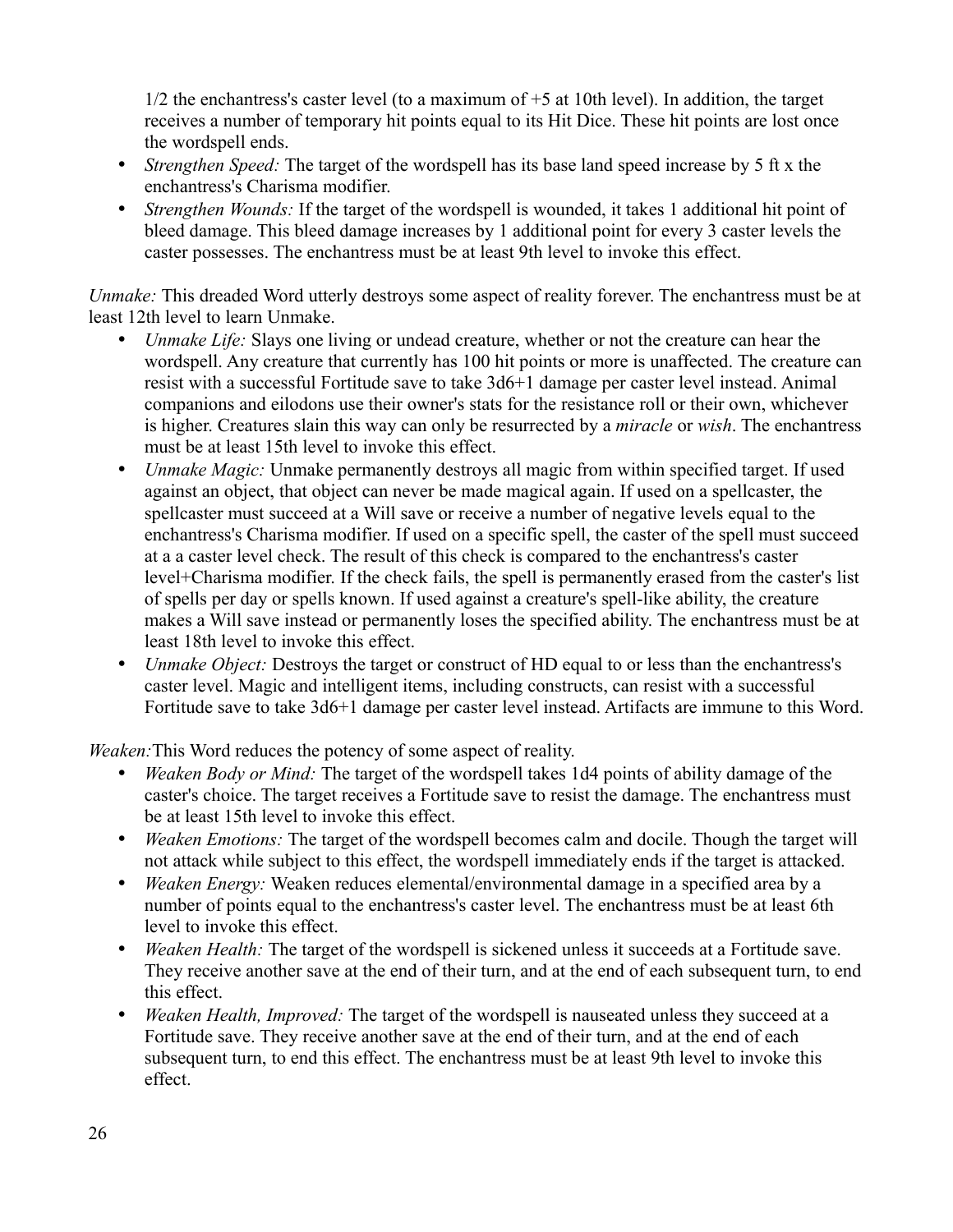- *Weaken Health, Greater:* The target of the wordspell is staggered for the wordspell's duration unless they succeed at a Fortitude save. They receive another save at the end of their turn, and at the end of each subsequent turn, to end this effect.. The enchantress must be at least 12th level to invoke this effect.
- *Weaken Object:* Causes one object within range to lose half of its maximum hit points and gain the broken condition. Intelligent objects may make a Will save to halve the hit points lost and negate the broken condition.
- *Weaken Speed:* The target of the wordspell has its base speed reduced by half (minimum 10) feet).
- *Weaken Spell:* Causes a spell to be cast as if by a caster of lower level. The caster of the targeted spell may make a Spellcraft check to negate this effect. If the save fails, the spell is cast as if by a caster at the minimum level required to cast the spell. This Word can be used to affect other Words of Power. The enchantress must be at least 12th level to invoke this effect.

**Bonus Feat:** The enchantress gains a bonus feat every 4th level. These feats must be chosen from the metamagic or magical item feat lists.

**True Name:** As the enchantress advances in power, she learns to use the power of Faerie itself. The mystical logic of Faerie is built upon True Names, and one who possesses such a Name is able to command its owner. The enchantress gains access to one True Name at fifth level and every fifth level afterward. A True Name applies to a single, specific creature chosen when the enchantress levels. The target must be a creature of one of the following types - dragon, fey, giant, magical beast, or outsider (elemental). The Named creature can have no more Hit Dice than the enchantress has levels in this class. Once per day, she can speak the common name by which the creature is known, and the creature travels to her as if she had cast a *greater teleport* and *planar binding* upon it. It must obey her to the best of its ability, without pay or bargaining for its services, for its fear that the enchantress might release its true name to the wider world is enough to bring even the most recalcitrant of creatures to bear.

If the Named creature is within 100 ft, as a move action, the enchantress may punish it by deliberately mispronouncing its name, wracking its very essence and giving it the sickened and staggered conditions for 1 round (even if the creature is normally immune to these conditions). The enchantress cannot use True Name in an area of silence, but the Named creature does not have to be able to hear her for it to be harmed by the ability.

It is in the best interest of the enchantress to call this creature only sparingly, and occasionally reward it in some fashion to mollify its wrath. If the enchantress repeatedly fails to offer it a reward appropriate to its type and ethos, the Named creature may begin plotting ways to destroy the bond between itself and the enchantress, by plaguing her with nuisances or dangers until she vows never to call on it again, or by actively seeking to destroy the enchantress through its own devices or those of an underling. If the creature has superiors, they may even destroy it or the enchantress rather than allow her to contaminate their servant further. Worse, they may establish situations where it is necessary for the enchantress to summon this creature, opening gateways to Fae interference, in order to gain a foothold on the Material Plane.

At 10th level, the enchantress may chose a Named creature with up to 12 Hit Dice, and at 15th level, up to 18 Hit Dice and the call acts as *geas/quest* and *greater planar binding*.

**True Sight (Sp):** At 7th level, the enchantress is able to use the spell *true seeing* as a spell-like ability a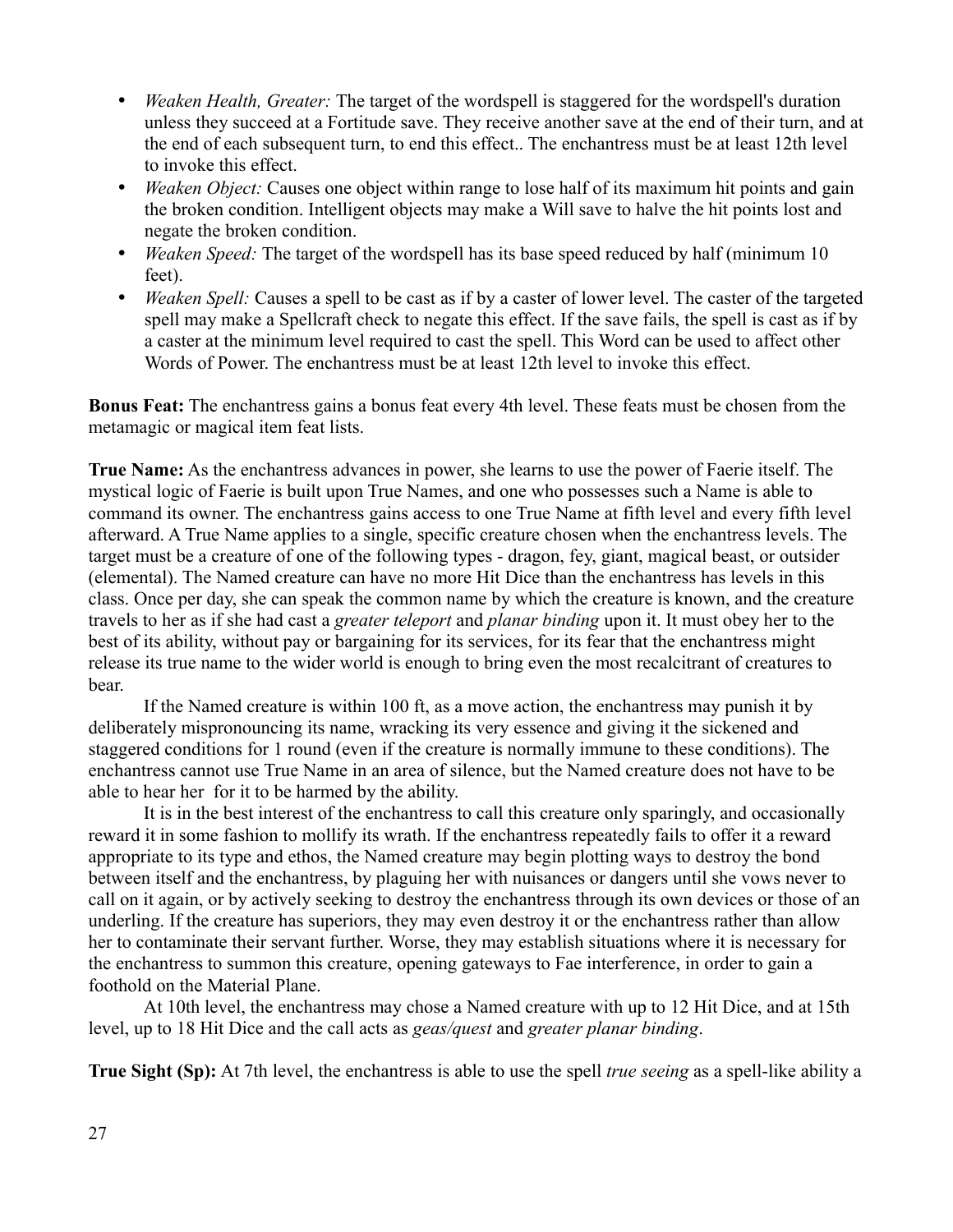number of times per day equal to her Wisdom modifier. The caster level is equal to her enchantress class ranks. Use of this ability counts as a swift action.

**Telepathy (Sp):** At 11th level, the enchantress becomes telepathic. She is able to communicate mentally at-will with any willing creature with which she shares a language whom she has personally met as a free action. There is no range limit on this special ability so long as the individual is on the same plane. The enchantress must contact a specific individual by name, and the individual must be living and conscious. Individuals who are not telepathic in some way will be unable to respond through the mental link, but will still hear her words in their mind.

**Eternal Charm (Su):** At 20th level, the enchantress has become the stuff of legends and myths. Her words cause reality itself to shift to her whims. Once per month, the enchantress can cast any prepared spell of the enchantment or illusion school as a permanent effect. The spell remains as if under the effects of a *permanency* spell, and the enchantress need not expend the required gp cost.

## **Enchantress Spells**

0: *dancing lights, daze, detect magic, detect poison, ghost sound, guidance, know direction, lullaby, message, touch of fatigue*

1: *alarm, animal messenger, beguiling gift\*\*, calm animals, cause fear, charm animal, charm person, color spray, command, comprehend languages, confusion (lesser), detect fae\*, disguise self, entangle, faerie fire, hideous laughter, hypnotism, sleep, identify, memory lapse\*\*, remove fear, shield, mage armor, magic aura, mount, obscuring mist, pass without trace, ray of enfeeblement, silent image, speak with animals, unseen servant, ventriloquism*

2: *animal trance, blur, castigate\*\*, compassionate ally\*\*\*, confess\*\*, daze monster, detect thoughts, disguise other\*\*\*, dust of twilight\*\*, eagle's splendor, fog cloud, fox's cunning, ghostly disguise\*\*\*, glitterdust, haunting mists\*\*\*, honeyed tongue\*\*, hypnotic pattern, invisibility, mad hallucination\*\*\*, marionette possession\*\*\*, minor image, mirror image, miserable pity\*\*\*, misdirection, obscure object, oppressive boredom\*\*\*, owl's wisdom, perceive cues\*\*, phantom trap, scare, see invisibility, share memory\*\*\*, steal voice\*\*\*, symbol of mirroring\*\*\*, touch of idiocy, unnatural lust\*\*\*, whispering wind, zone of truth*

3: *arcane sight, break enchantment, banish seeming\*\*, borrow fortune\*\*, clairvoyance/clairaudience, deep slumber, discern lies, dispel magic, enter image\*\*, gentle repose, guiding star\*\*, invisibility sphere, major image, nondetection, phantom steed, remove curse, seek thoughts\*\*, heroism, hide campsite\*\*, hold person, rage, ray of exhaustion, reckless infatuation\*\*\*, sands of time\*\*\*, suggestion, thorn body\*\*, tiny hut, tongues, unadulterated loathing\*\*\**

4: *age resistance\*\*\*, arcane eye, bestow curse, denounce\*\*, daze (mass)\*\*\*, detect scrying, dimensional anchor, dimension door, charm monster, confusion, crushing despair, fear, geas (lesser), grove of respite\*\*, hallucinatory terrain, illusionary wall, invisibility (greater), ,malicious spite\*\*\*, minor creation, mnemonic enhancer, moonstruck\*\*, phantasmal killer, rainbow pattern, rest eternal\*\*, scrying, secure shelter, shadow conjuration, shadow projection\*\*, sleepwalk\*\*, solid fog, symbol of revelation\*\*\*, terrible remorse\*\*\*, true form\*\**

5: *age resistance (greater)\*\*\*, astral projection (lesser)\*\*\*, castigate (mass)\*\*, cloak of dreams\*\*,*